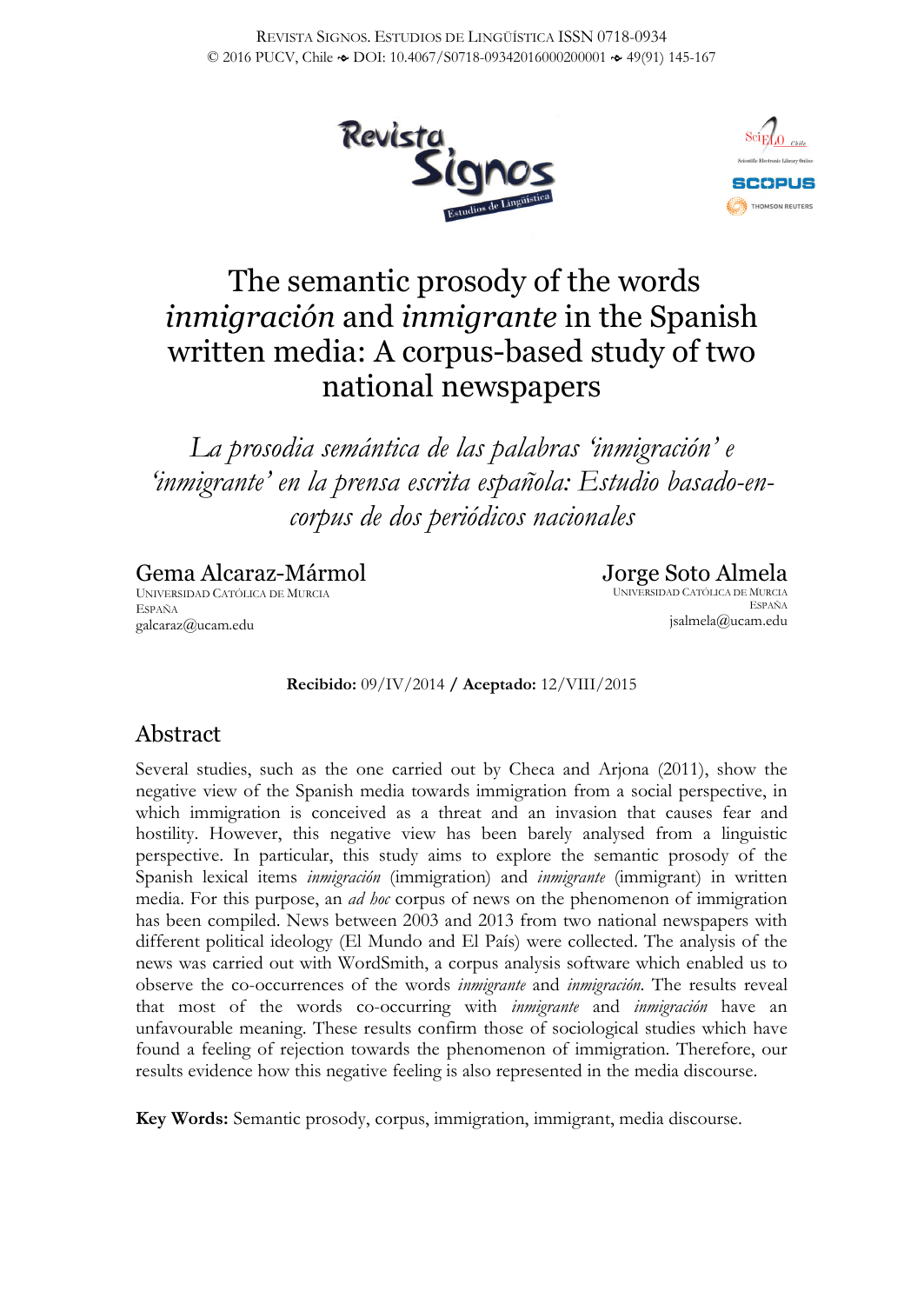#### Resumen

Varios estudios, como el llevado a cabo por Checa y Arjona (2011), muestran la visión negativa de los medios de comunicación españoles hacia la inmigración desde una perspectiva social, en la que la inmigración se concibe como una amenaza y una invasión que despierta miedo y hostilidad. Sin embargo, esta visión negativa apenas se ha analizado desde una perspectiva lingüística. En concreto, en este estudio se pretende explorar la prosodia semántica de las unidades léxicas 'inmigración' e 'inmigrante' en los medios de comunicación escritos. Para este propósito, se ha compilado un corpus *ad hoc* de noticias sobre el fenómeno de la inmigración. Las noticias seleccionadas abarcan desde el 2003 hasta el 2013 y pertenecen a dos periódicos nacionales con ideología política diferente (El Mundo y El País). El análisis de las noticias se llevó a cabo con WordSmith, un software de análisis del corpus que nos permitió observar las coocurrencias de las palabras 'inmigrante' e 'inmigración'. Los resultados ponen de manifiesto que la mayoría de las palabras que aparecen con 'inmigrante' y con 'inmigración' tienen un significado desfavorable. Estos resultados coinciden con aquellos estudios sociológicos que muestran un sentimiento de rechazo hacia el fenómeno de la inmigración. Por tanto, nuestros resultados evidencian cómo dicho sentimiento negativo también se refleja en el discurso mediático.

**Palabras Clave**: Prosodia semántica, corpus, inmigración, inmigrante, discurso mediático.

#### **INTRODUCTION**

Over the last two decades, various linguists (Sinclair, 1987; Louw, 1993, 2000; Stubbs, 1995, 1996, 2001a; Partington, 1998; Hunston, 2002; Schmitt & Carter, 2004; Hoey, 2005) have been interested in the study of the semantic environment of certain items. These scholars have adopted many different approaches to the concept of semantic prosody, but they do at least seem to agree to describe it as a '(type of) meaning'. It has been defined, for example, as an 'aura of meaning' (Louw, 1993), 'halo of meaning', 'transferred meaning' (Bublitz, 1996), 'collocational prosody' (Louw, 2000; Stubbs, 2001a), 'evaluative intention' (Sinclair, 1996; Stubbs, 2001b) or the 'property of an item' (Partington, 1998; Xiao & McEnery, 2006; Morley, 2007).

In the present study semantic prosody is conceived as an extending meaning in which an item that seems to be denotatively neutral may carry positive or negative semantic associations due to the words that frequently occur with it. Thus, semantic prosody goes beyond the mere denotative meaning of a dictionary and is an additional meaning which is capable of indicating emotional associations (Richards & Schmidt, 2002) and even on the pragmatic or attitudinal meaning (Sinclair, 2004b). Therefore, what seems to be accepted by most theorists on this issue is that semantic prosody expresses a 'type of meaning'.

To our knowledge, previous studies on semantic prosody have focused mainly but not exclusively on the analysis of verbs. Some examples include 'break out', 'happen', 'set in' (Sinclair, 1991), 'end up' (Louw, 1993, 2000), 'accost', 'cause' (Stubbs, 1995,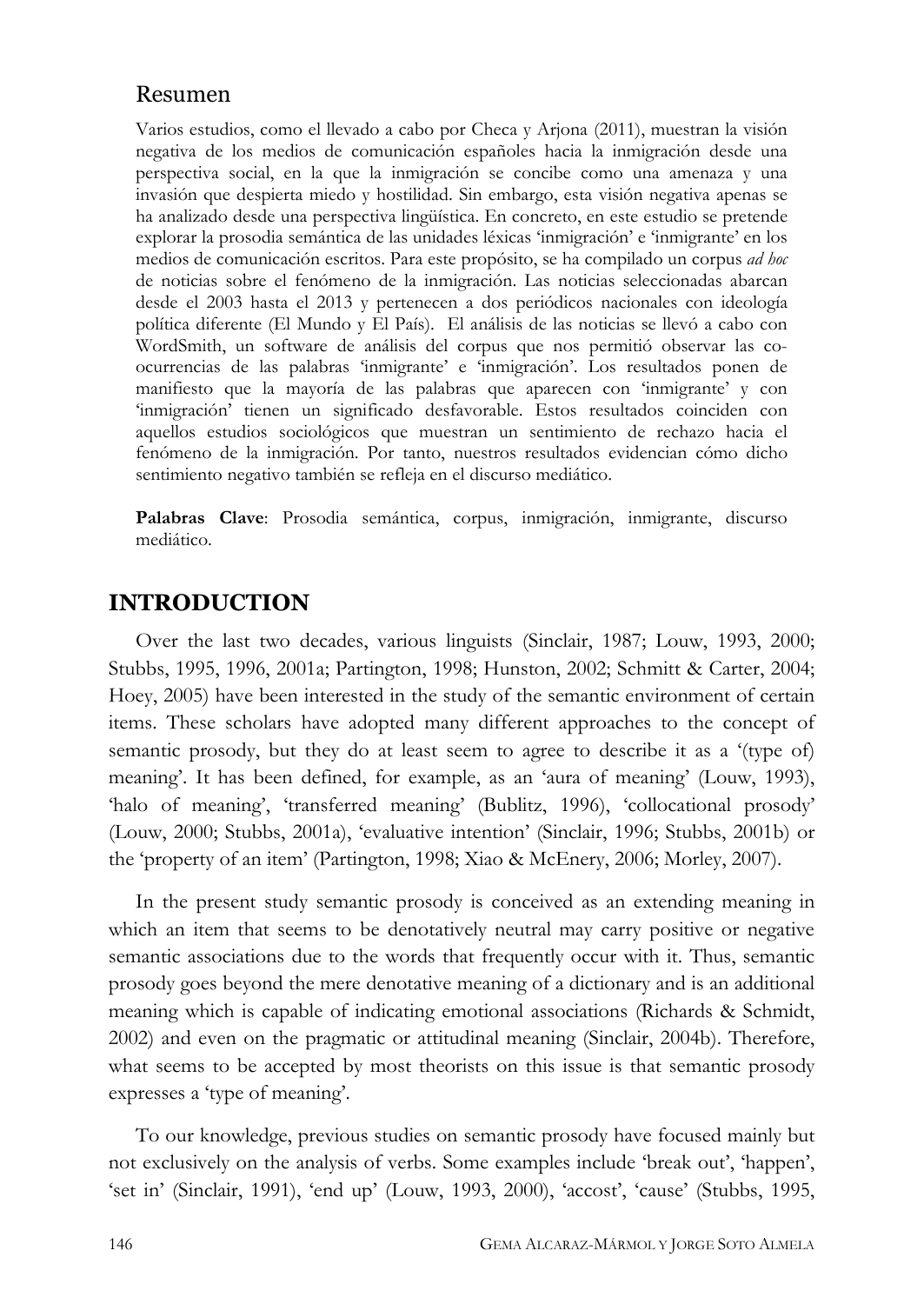1996, 2001a), 'commit', 'peddle'*,* 'happen'*,* 'take place', 'occur', 'set in', 'come about' (Partington, 1998, 2004) or 'sit through' (Hunston, 2002). Other grammatical categories such as adverbs have received a degree of attention too. These are the cases of 'utterly' (Louw, 1993; Partington, 2004) and other adverbial intensifiers such as 'absolutely', 'perfectly', 'entirely', 'completely', 'thoroughly' or 'totally' (Partington, 2004). Most of these words have been explored in general corpora of language, but not in genre-specific texts compiled *ad hoc* such as our corpus of media texts. In addition, English has very often been the predominant language of most items, with the exception of some contrastive studies such as those published by Sardinha (2000), Tognini-Bonelli (2001), and Xiao and McEnery (2006), which compare the semantic prosody of certain items in English and Portuguese, English and Italian, and English and Chinese, respectively.

Thus, our study -which is based on the analysis of a corpus made up of news on immigration- seeks to explore the type of semantic prosody of the nouns *inmigración* (immigration) and *inmigrante* (immigrant) present in the main Spanish written media. For the corpus analysis, WordSmith tool has been used. Finally, the study of the habitual co-text of the core items *inmigración* and *inmigrante* has enabled us to obtain their co-occurrences.

It is also interesting to mention that the phenomenon of immigration in the written media has been traditionally studied from a sociological perspective rather than from a linguistic one. This sociological perspective is based on a qualitative nature, and focuses on describing the role that media play in shaping the negative feeling towards immigration (Checa & Arjona, 2011). We then wonder whether the language expressed in the written media represents that negative feeling of hostility, invasion or fear towards immigration.

We cannot deny that the media ideologically reproduce what happens in our societies. In fact, with regard to how the phenomenon of immigration is seen by the media, Bañón (2002) points out that the role of the media is decisive to shape public opinion on such a controversial issue as immigration. In particular, the report of the European Network Against Racism (2006-2007) indicates that the media shape a poor image of the phenomenon of immigration, which is seen as one of the main causes of racism in Spain. This negative image in the media has therefore a clear effect on how readers perceive immigration.

## **1. Literature review**

## *1.1. The concept of semantic prosody: Origins and perspectives*

The concept of semantic prosody has its origins in the term 'prosody' used by Firth (1957), to which he referred as a phonological colouring which spreads beyond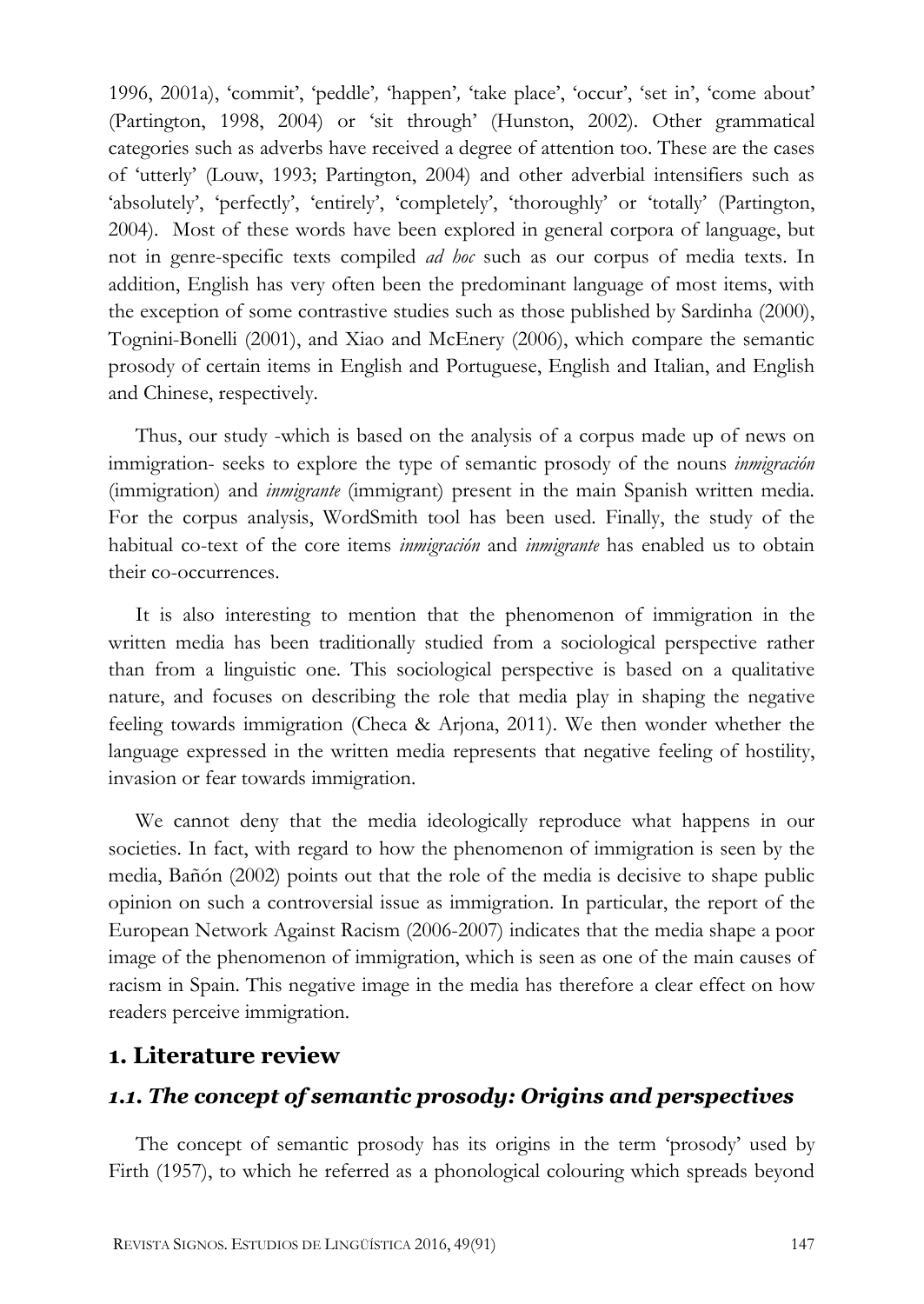semantic boundaries in the context of prosodic phonology. The term 'prosody' was borrowed by two post-Firthian corpus linguists, Sinclair (1987) and Louw (1993). However, although Sinclair (1987) was the first to observe the phenomenon of semantic prosody in the collocational behaviour of items, the concept was finally coined in linguistic studies by Louw in 1993. Since then, it has become one of the most interesting concepts in corpus linguistics. In fact, Sinclair (1991) noticed that many uses of words and phrases showed a tendency to occur in a given semantic environment. Semantic prosody is considered to be the overall discourse function of a 'unit of meaning' in a text (Hoey, 2005; Hunston, 2007).

Two perspectives towards the study of semantic prosody are distinguished: (i) the discoursal perspective and (ii) the corpus-based perspective. From the first one, semantic prosody is defined as the evaluative speaker's intention with regard to a topic, in other words, the individual speaker's attitude towards a phenomenon in a given text. According to Sinclair (2004a), this is the basic, primary choice of a speaker, and the rest of choices about that item relate to this initial choice. The second perspective, which is corpus-based, consists of analysing items that appear together many times in many texts (Sinclair, 2004a). These two perspectives are two ways of approaching the same phenomenon and can be exemplified by a wider viewpoint, 'priming', which is followed by linguists such as Hoey (2005), Xiao and McEnery (2006) or Morley (2007). Indeed, Hoey (2005) states that lexical items carry primings, that is, suggestions on how those items can be used, and prosody is one of these primings.

According to Whitsitt (2005), semantic prosody is not a univocal concept, but it has been described from three different points of view, which have provided prosody with various nuances: from a diachronic point of view (Louw, 1993; Bublitz, 1996) as opposed to a synchronic one (Sinclair, 2003), from a pragmatic perspective (Sinclair, 1996; Stubbs, 1995, 2001b) and, finally, from the point of view of its connection with connotation (Louw, 2000; Partington, 1998, 2004; Hunston, 2002).

Regarding the diachronic-synchronic axis, according to Stewart (2010), there is a tendency to use both diachronic and synchronic criteria when approaching semantic prosody, without being aware of the differences that each approach involves. As for the diachronic point of view, semantic prosody is defined as an attached meaning or as a meaning which is transferred from one word to another during the course of time (Stewart, 2010). In his critical evaluation of semantic prosody, Stewart (2010) summarizes how this phenomenon has been approached within a diachronic framework, where we can find a wide range of metaphors describing semantic prosody as a meaning transferable to an item over time:

> "prosodic meaning may be attached, be taken on, be taken, be acquired, be accorded, be carried or be held; it may imbue, colour, taint, rub off,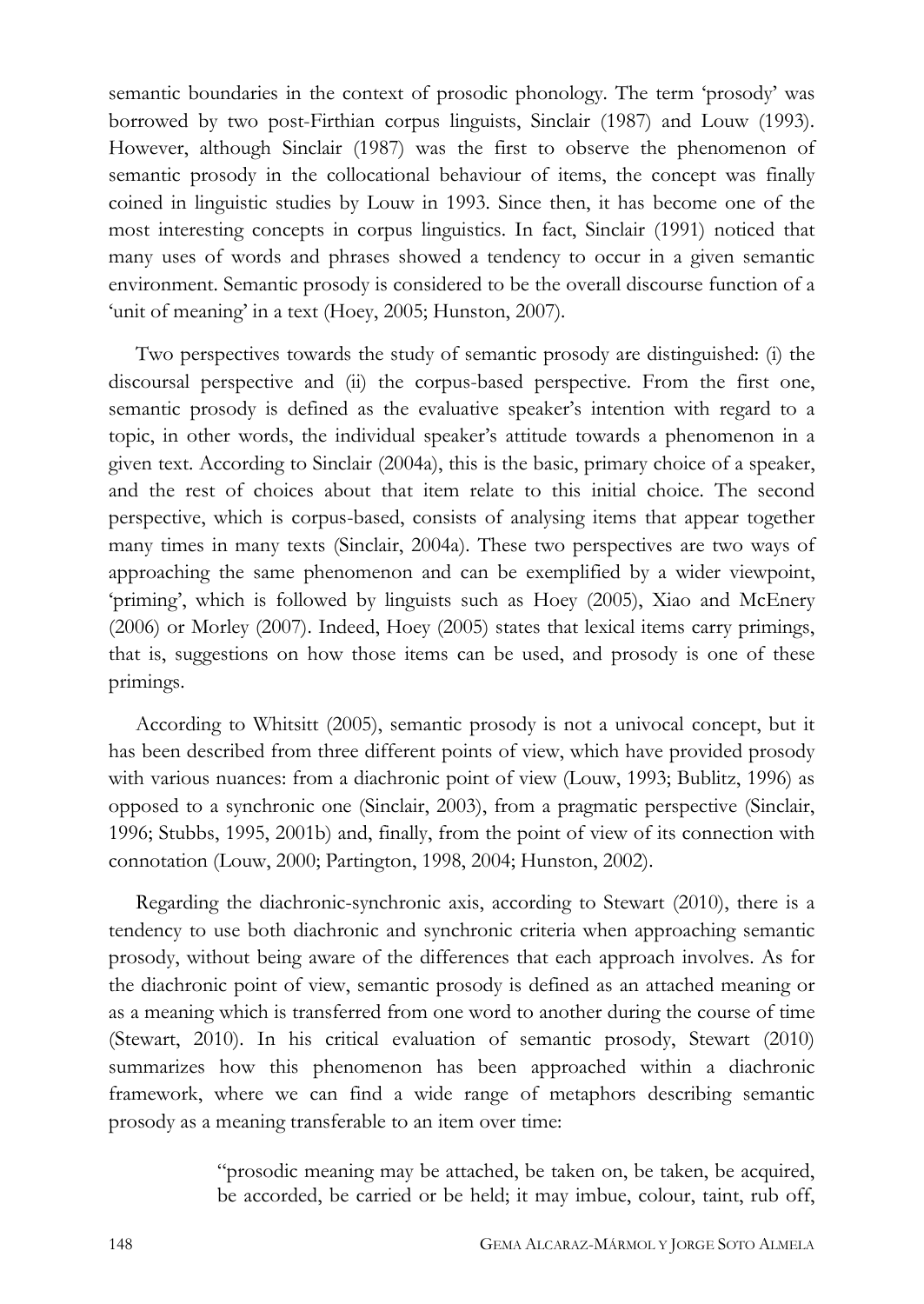be reflected or spill over; further, prosodic meaning is an aura, a halo, a shade or a hue, and is the result of infection or contagion" (Stewart, 2010: 43).

This collection of metaphors is the result of several studies that have been carried out in the field of semantic prosody. For instance, Louw (1993: 157) defined semantic prosody as "a consistent aura of meaning with which a form is imbued by its collocates". Louw (1993: 164) states that "prosodies are undoubtedly the product of a long time of refinement through historical change". In the line of Louw, Bublitz (1996) pointed out that lexical items have a specific 'halo of meaning' which is able to affect nearby words and that is based on a set of collocates which may have a positive or negative semantic nuance. Other authors such as Morley and Partington (2009) agree with the diachronic dimension of semantic prosody and explain that the development of negative prosody happens with co-occurrence through time. Studies such as those conducted by Zhang (2013) and Whichmann, Simon-Vandenberger and Aijmer (2010) exemplify the diachronic nature of semantic prosody as they track the behavior of different linguistic items along time.

Although numerous scholars have defined and described semantic prosody from a diachronic perspective, only a few of them have carried out strict diachronic analyses. On the contrary, most authors have adopted a synchronic point of view, despite "briefly introducing and defining semantic prosody as the result of a diachronic phenomenon" (Stewart, 2010: 55).

As opposed to the diachronic orientation, we have adopted a synchronic approach which sees semantic prosody as an extending meaning, that is to say, as a feature which characterizes a group of items rather than a single item. Understood in synchronic terms, semantic prosody refers, as Stubbs (2001a: 65) points out, to "a feature which extends over more than one unit in a linear string". In this sense, semantic prosody is described as a meaning which "belongs to or is distributed over a unit of language" (Stewart, 2010: 53), ranging over several units or combinations of words (Sinclair, 2003). Our analysis therefore focuses on semantic prosody as a synchronic process in which the meaning is extended over groups of words.

As far as the pragmatic perspective is concerned, Sinclair (1996) claims that semantic prosody has a functional character. In particular, it has a pragmatic and attitudinal function, which normally constitutes the speaker's reason for making the utterance. Put another way, it is not lexico-grammatical patterns that we can find in language, but also pragmatic patterns of language use. Semantic prosody can therefore reveal the writer's position or attitude towards certain lexical items as well as his/her communicative purpose.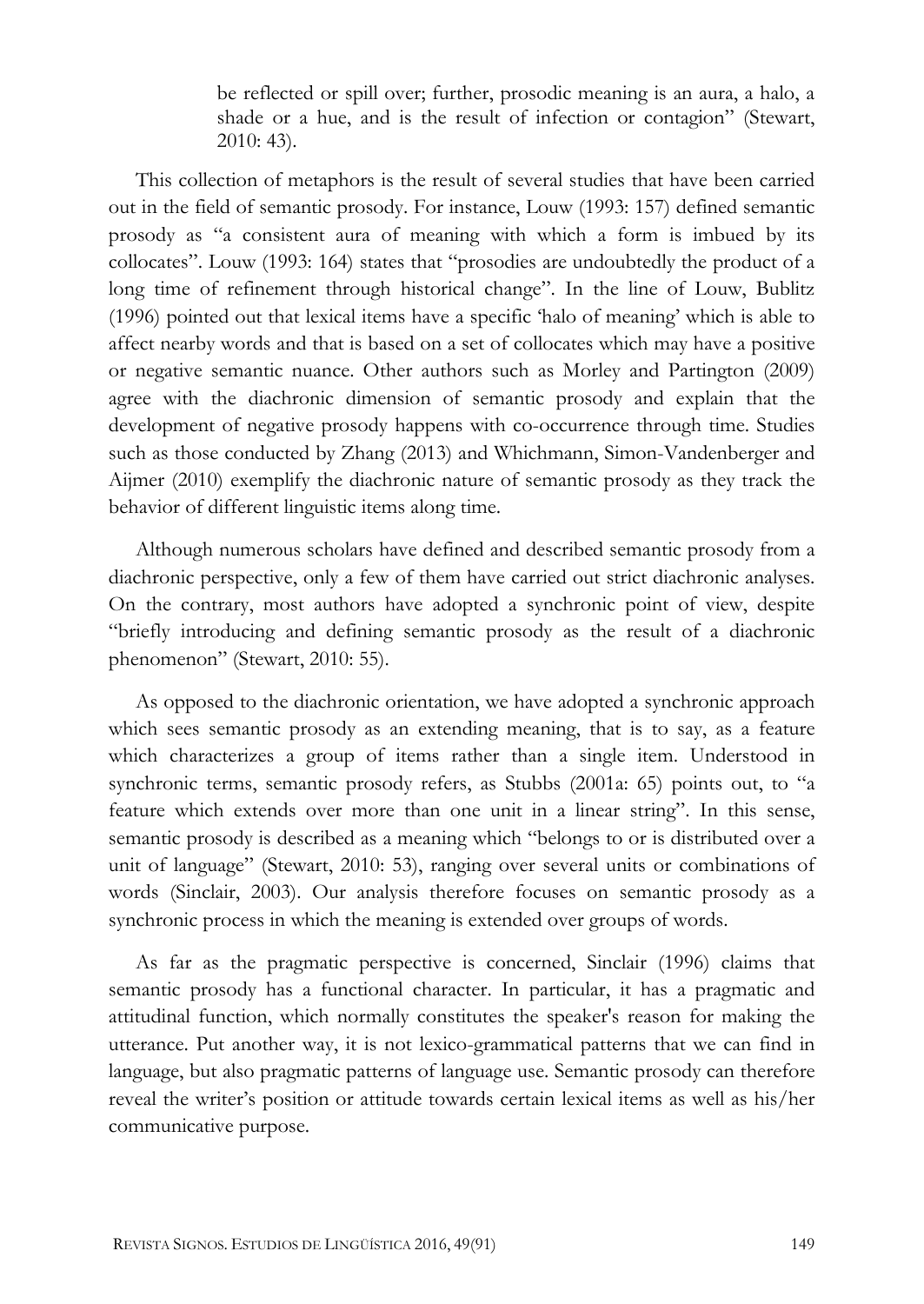Along the same lines, Stubbs (2001a) underlines the pragmatic and discourse function of semantic prosody, so he prefers the term 'discourse prosody'. In fact, Stubbs (2001a: 65) underlines the attitudinal nature of semantic prosody by stating that:

> "discourse prosodies express speaker's attitude. [...] Since they are evaluative, prosodies often express the speaker's reason for making the utterance, and therefore identify functional discourse units".

Nonetheless, Bednarek (2008) warns that semantic prosody cannot always be identified as a pragmatic element. The author continues explaining that collocational clashes can only result in pragmatic meanings when items exhibit "a very strong preference" (Bednarek, 2008: 127) for negative or positive meanings. Consequently, we have to bear in mind that semantic prosody is not a "pragmatic backdrop" (Sorli, 2013: 108). In Sorli's words, it has to be understood as "a result of empirically identifiable elements of the meaning structure" (Sorli, 2013: 108).

Louw (2000) amplifies his definition of semantic prosody as 'aura of meaning' and considers it as something distinguishable from connotation. In the context of semantic prosody, connotation is understood as evaluative meaning. Connotation is frequently identified as semantic prosody (Sinclair, 2003). Thus, connotation and semantic prosody can be closely related but they should be considered different phenomena. Connotation is more obvious and consistent, as well as related to individual items, whereas semantic prosody is less evident and more prone to changing with context:

> "the latter is expressed over stretches of discourse, whilst by and large lexicographers […] find it easy and natural to think in terms of individual word meaning" (Morley & Partington, 2009: 151).

In order to distinguish these two linguistic phenomena, Morley and Partington (2009: 151) define connotation in terms of prototypicality:

> "The items closer to the centre [understood here as the prototype] are those with the most evident and consistent evaluative connotation, whilst those closer to the outskirts have an evaluative connotation which is less obvious and consistent and which is perhaps more likely to be switched off or overturned when contextual requirements demand".

Louw (2000) claims that while semantic prosody depends on the co-text and thus can be explored in a corpus through regular co-occurrences of an item, connotation is related to instinctive semantic associations that are often made of an item, regardless of the collocates.

Semantic prosody should not be confused with semantic preference, although the terms are closely related (Partington, 2004; O' Halloran, 2007; Bednarek, 2008).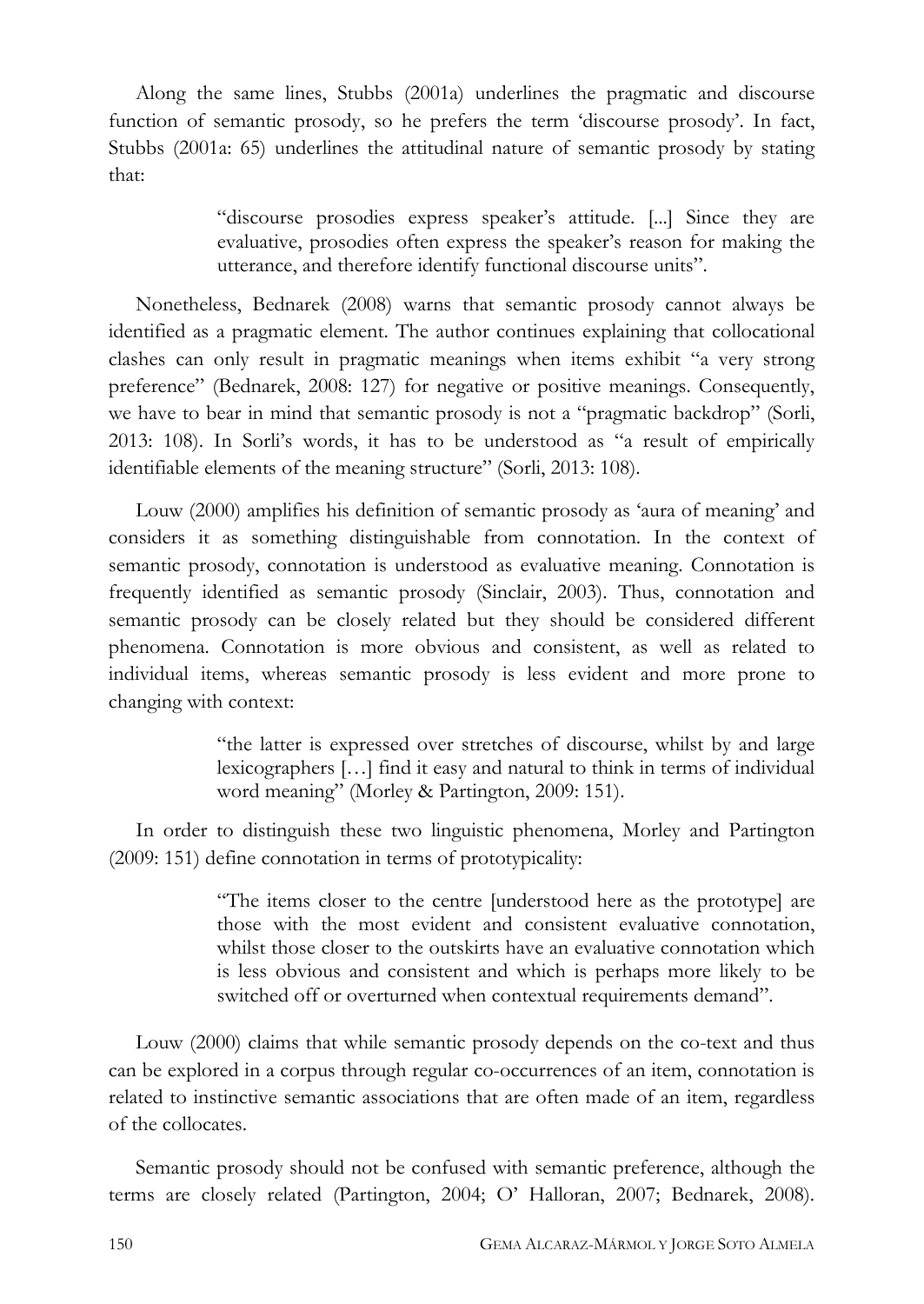Scholars such as Sorli (2013), Hoey (2005) or Philip (2009) argue that meaning is structured on different levels of abstraction, semantic prosody being the most abstract, followed by what they call semantic preference. In Sorli's words (2013), semantic preference is to be distinguished from semantic prosody. Although neither is directly observable, the former "can be stated upon the examination of the preferred lexis" (Sorli, 2013: 101). Within Sinclair's model (2004a: 33), semantic preference refers to the words an item co-occurs with, since "some words prefer, or even require, a semantic profile of the words with which they combine" (Dam-Jensen & Zethsen, 2008: 206). Semantic prosody, however, refers to relations that involve evaluative meaning or evaluative prosodic patterns. Therefore, according to Partington (2004), it could be said that semantic preference is a 'narrower' phenomenon than semantic prosody since the former relates the node item to another item from a particular group of words and the latter affects wider stretches of text. Within Sinclair's unit of meaning (1996), as far as collocation is concerned, it is not related to the evaluative meaning or the pragmatic function which is given by the writer or speaker to a certain item, but to the other lexical items the node co-occurs with regularly.

In this study, we explore the semantic prosody from a synchronic perspective, as we do not scrutinize the origins of the terms *inmigración* and *inmigrante*.

#### *1.2. Types of semantic prosody*

The semantic prosody of a lexical item is commonly classified in three different categories: positive, negative and neutral. Other evaluative labels have been used in the literature: favourable and unfavourable, desirable and undesirable, pleasant and unpleasant. Indeed, Xiao and McEnery (2006: 108) point out that:

> "A pleasant or favourable affective meaning was labelled as positive while an unpleasant or unfavourable affective meaning was judged as negative. When what was happening was completely neutral, or the context provided no evidence of any semantic prosody, the instance was labelled as neutral."

McEnery and Hardie (2012: 135) highlight the fact that an item can have a positive or negative prosody and note that "words or phrases are said to have a negative or positive semantic prosody if they typically co-occur with units that have a negative or positive meaning". Regarding the type of prosody, most authors who have examined this phenomenon have identified many more negative examples than positive ones of semantic prosody. Thus, Louw (2000) states that words characterised by negative semantic prosodies are more frequent than positive ones. In the list of lexical items compiled by McEnery, Xiao and Tono (2006), only three examples of positive prosody (build up to, provide, career) are identified against the numerous cases of negative prosody (break out, happen, set in, bent on, cause, fan the flame, commit, peddle, etc.).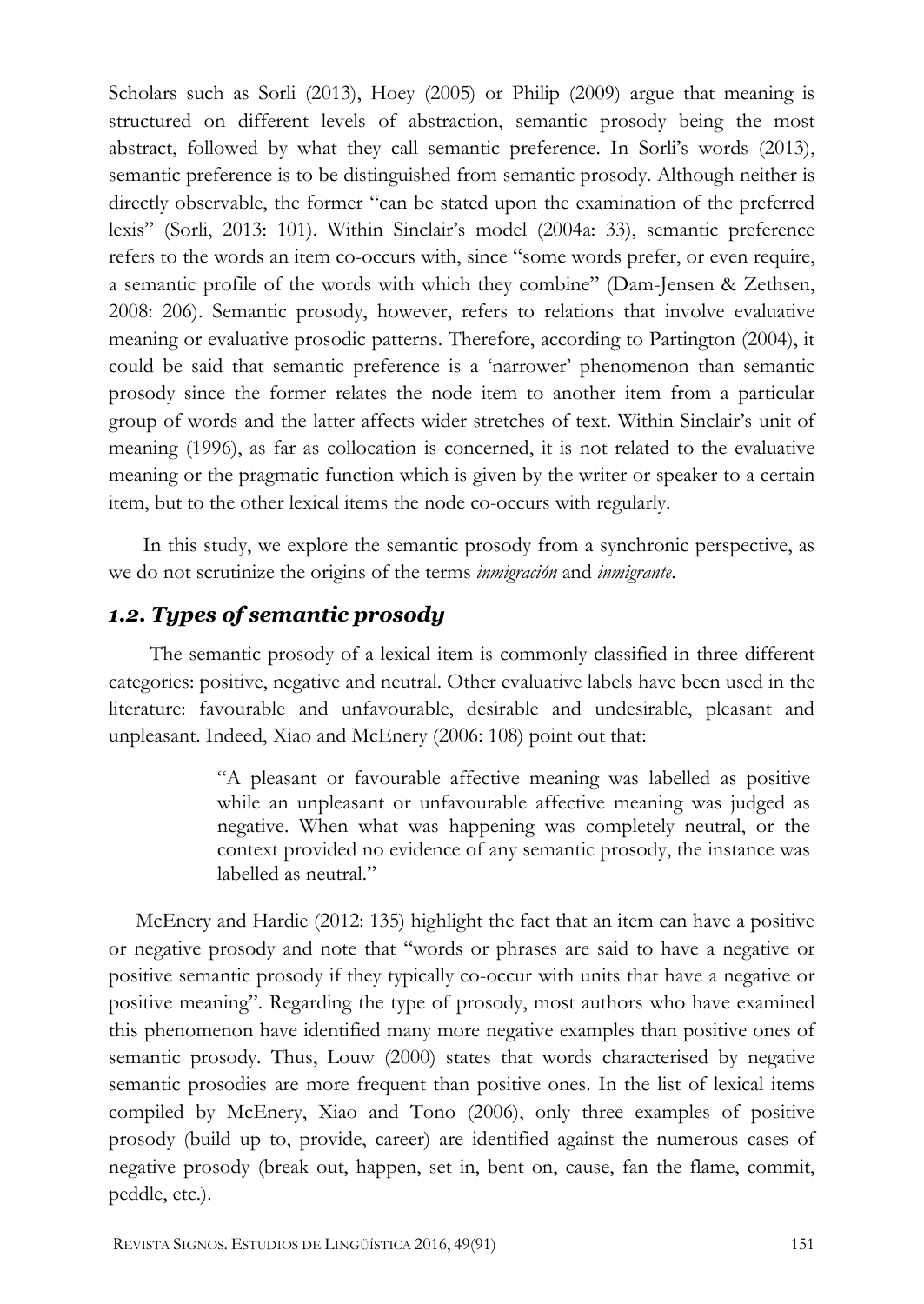Furthermore, when semantic prosody occurs in specific text types or specific subject areas, it is called 'local prosody' (Tribble, 2000). This prosody only appears with items in specific-genre texts, that is, local prosody is that prosody which specifically occurs in a given text genre and therefore out of it the prosody may change or even not occur. Local prosody is the one that is to be applied to our study, in which the prosody of the items *inmigración* and *inmigrante* is examined in the journalistic genre and not generally. While positive, negative and neutral semantic prosodies lie upon the axis of different forms of 'badness' or 'goodness' of an item, local prosody is strongly related to the particular context or genre in which the node item is found and combined with its collocates.

#### *1.3. Methodological study of semantic prosody*

Methodologically speaking, many authors claim that semantic prosody should be examined by means of computational methods (Fox, 1998; Channell, 1999; Widdowson, 2000; Hoey, 2005). According to Stubbs (1995), in the study of semantic prosody attested data from the exploration of a corpus should be used and not a native speaker's intuitions, which are unreliable for this type of studies. In addition, Hunston (2002) states that semantic prosody can only be delimited if a large number of examples of a lexical unit are observed and this is possible through the use of corpus analysis tools. Sinclair (2003) also recommends that semantic prosody should be explored through corpus-analytic techniques for it allows us to see how words cooccur to make special meanings which are not so much related to the dictionary but to preference and evaluation. Louw (2000) argues that mere introspection is not enough, semantic prosody being a phenomenon related to co-occurrence. Francis and Sinclair (1994) claim that corpus linguistics offers incontrovertible evidence to the research on semantic prosody as it enables to examine in a split second huge amount of language. That is why Louw and Chateau (2010: 756) warn that this linguistic phenomenon is "not available to a priori intuition".

Thus, intuition and introspection may not be enough, but that does not mean that they should be discarded. In fact, Stewart (2010) suggests that there is no empirical evidence that semantic prosody cannot be intuitively or introspectively reached. This author advocates for a role of intuition and introspection in the study of semantic prosody: "[…] we should perhaps think twice before stigmatizing intuition and introspection as inaccurate and unreliable by comparison with corpus data" (Stewart, 2010: 134). The author continues explaining that corpus searches and finds do not simply happen, but are triggered by "moments of intuition and introspection" (Stewart, 2010: 135).

Nonetheless, the two perspectives developed above do not have to oppose each other. McEnery and Wilson (2001) do not consider intuition and the corpus-based approach mutually exclusive but complementary. Zhang (2013) does not question this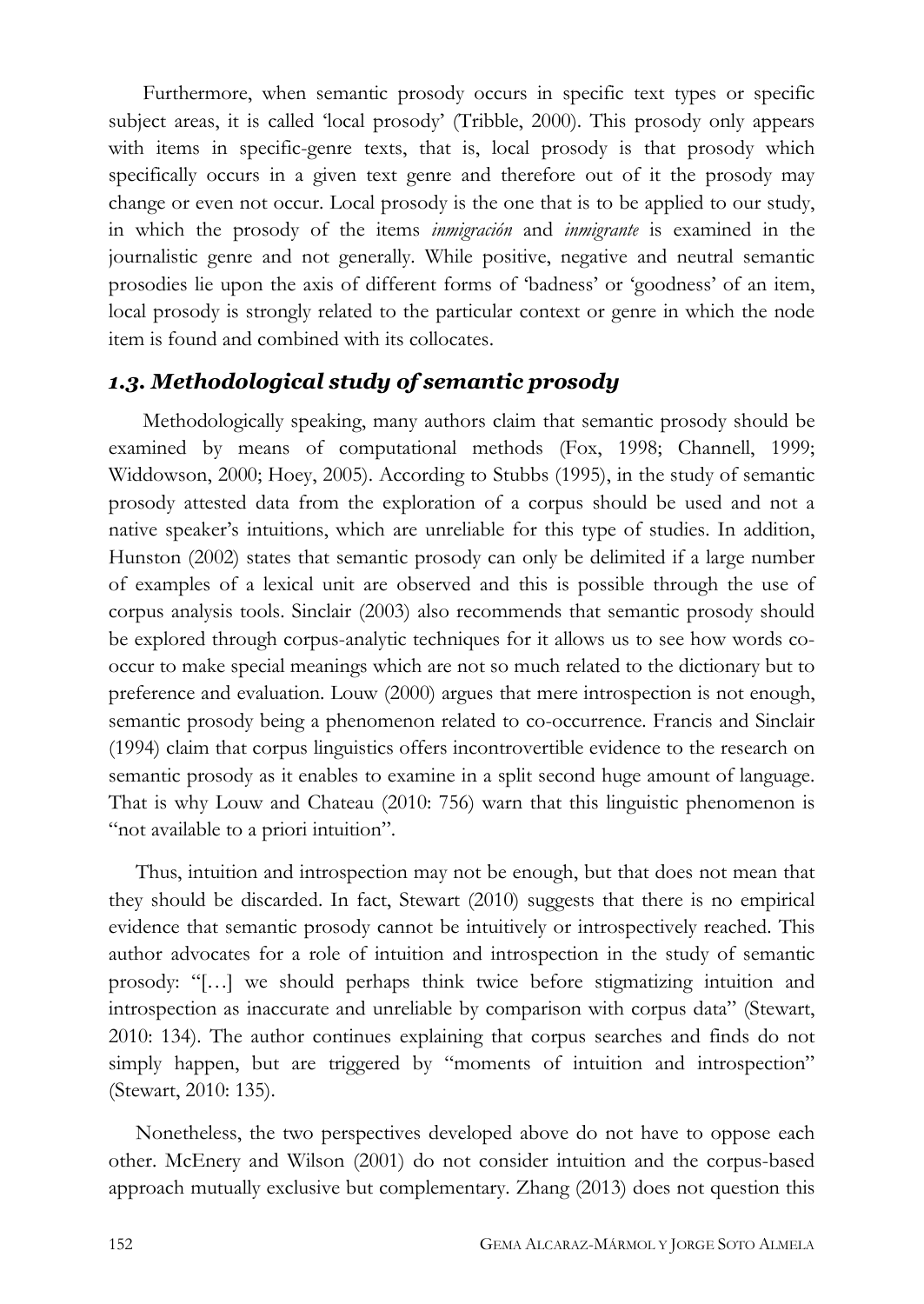idea but he highlights that semantic prosody is less accessible only through intuition, and computation would contribute to a better and more complete approach towards semantic prosody: "it is computational research and corpus linguistics that make it possible to highlight its existence" (Zhang, 2013: 64).

## *1.4. The study of the phenomenon of immigration from a linguistic perspective*

Denotatively speaking, the words *inmigración* and *inmigrante* show no negative or hostile nuance. In fact, as evidenced by the *Diccionario de la Real Academia Española* (DRAE, 2001), *inmigración* is defined as "acción de llegar a otro país diferente al propio para establecerse en él, especialmente con la idea de formar nuevas colonias o domiciliarse en las ya formadas" [action of reaching a different country to settle in it, especially with the idea of forming new colonies or settling in those already formed]. *Inmigrante* refers to the person (immigrant) who does this action. According to these definitions, immigration and immigrant are apparently neutral words, devoid of semantic burden indicating hostility, threat or rejection. However, the concept of immigration represented in the Spanish media seems to differ from that defined by the DRAE (2001) and it acquires certain semantic nuances that show a negative image of this phenomenon. This negative image shaped by the media has been explored from a linguistic perspective through some studies such as those carried out by Martínez Lirola (2008), Crespo Fernández and Martínez Lirola (2012), and López-Maestre and Scheu-Lottgen (2003).

The first two studies explore the phenomenon of immigration from the perspective of Critical Discourse Analysis and Visual Grammar. Therefore, both studies make use of both linguistic features (headline, written text, collocations and emphatic expressions, use of the passive voice, verbs) and visual features (background, image size, frames, body position, facial expression or colours) present in multimodal texts (combining verbal and non-verbal modes) on immigration. The first study (Martínez Lirola, 2008) includes two texts on immigration published in a local newspaper of the province of Alicante, while the second (Crespo Fernández & Martínez Lirola, 2012) is based on a corpus of eight multimodal texts about immigration as well. We believe that the collected corpora are limited in terms of size and, in this regard, Crespo Fernández and Martínez Lirola (2012: 30) state that:

> "the number of newspapers that constitute our corpus do not allow us to reach valid conclusions in quantitative terms. Our analysis follows the tradition of critical discourse analysts, who have usually relied on small data samples".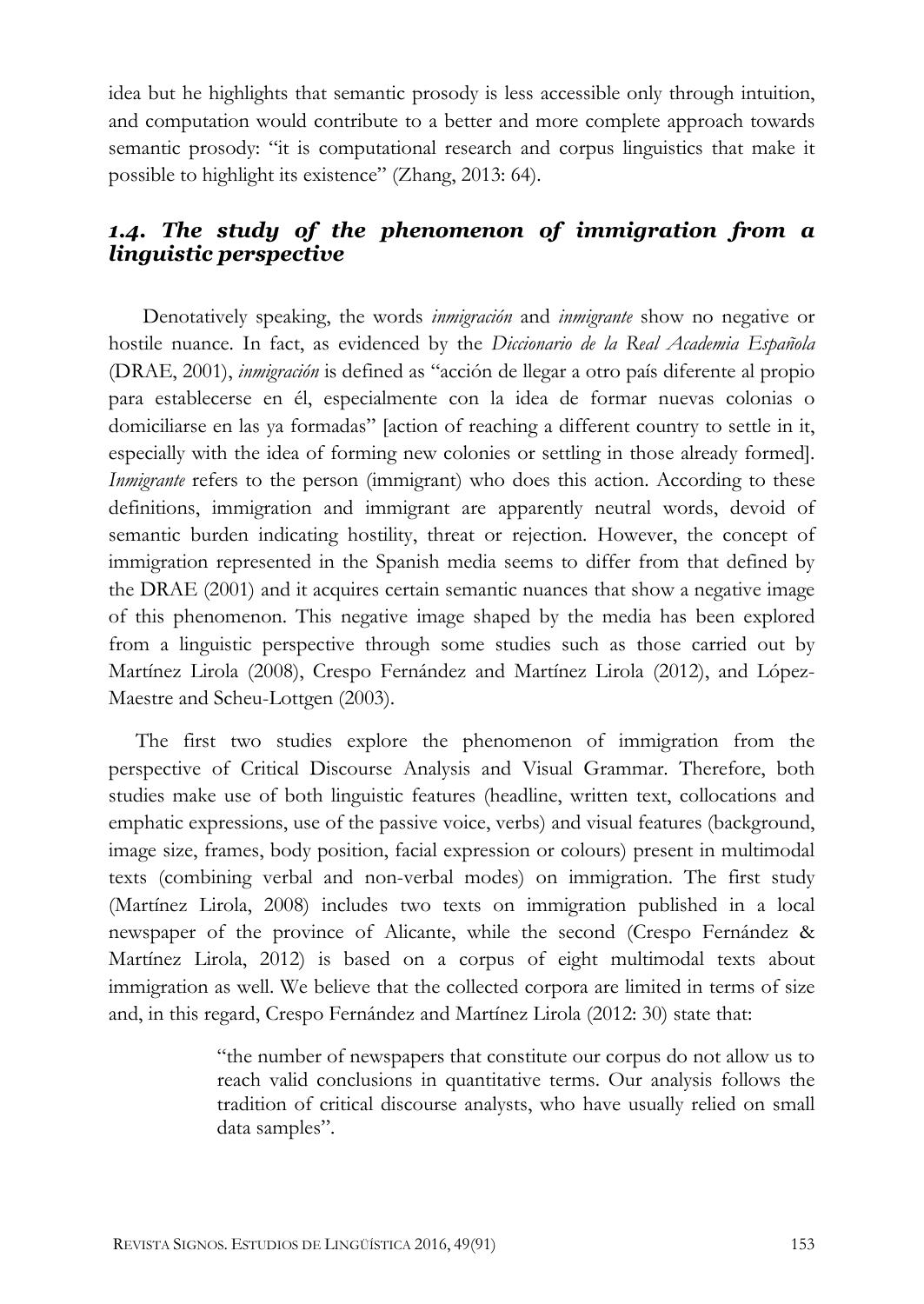In both studies the authors conclude that immigrants tend to be represented i) as a threat and a burden to society; ii) as poor and illegal people living in a dramatic situation and iii) as workers who seek livelihood and to be accepted by the Spanish society.

The study conducted by López-Maestre and Scheu-Lottgen (2003) focuses on examining the discourse on immigration from the perspective of Critical Discourse Analysis and Discursive Psychology. In particular, the authors explore how the phenomenon of immigration is perceived by a group of students of English Philology at the University of Murcia. For this purpose, this group of students was asked to express their attitudes on immigration through the writing of an essay on this issue. The results revealed that a problematic view on immigration prevailed, since it was conceptualized as a problem of political, economic, social and cultural dimensions to the host society. In fact, immigrants were seen by most participants as a massive threat and as an invasion of people difficult to control.

The three studies reviewed have in common the use of an interdisciplinary approach in which Critical Discourse Analysis is combined with Visual Grammar and Discursive Psychology respectively. They are studies focused on the social character of all discourse and interested in exploring the connection between language, attitude and ideology. However, as it has been already mentioned throughout the literature review, semantic prosody has a functional nature which is capable of revealing the writer's attitude towards certain lexical items through the exploration of their co-occurrences. This linguistic perspective fits, therefore, the aim of the present work.

#### **2. Aim of study**

This study primarily aims to explore the type of semantic prosody of the Spanish nouns *inmigración* (immigration) and *inmigrante* (immigrant) present in the written media. Given the social relevance of this phenomenon in the current situation of Spain, we also intend to examine whether this negative general feeling towards immigration is represented through the language expressed in the Spanish written media.

#### **3. Method**

#### *3.1. Corpus description*

The corpus compiled for the present study contains 278,836 words. It is based on articles on immigration from two well-known Spanish newspapers: El Mundo and El País. They are the most widely read in Spain and both are written in Spanish. Although similar in importance, they differ in ideology. El Mundo was created in 1989 by Pedro J. Ramírez. It is conservative and it belongs to the centre-right wing. El País is progressive and it is classified as centre-leftist. It appeared for the first time in 1976 under the supervision of PRISA corporation group. According to the last report by La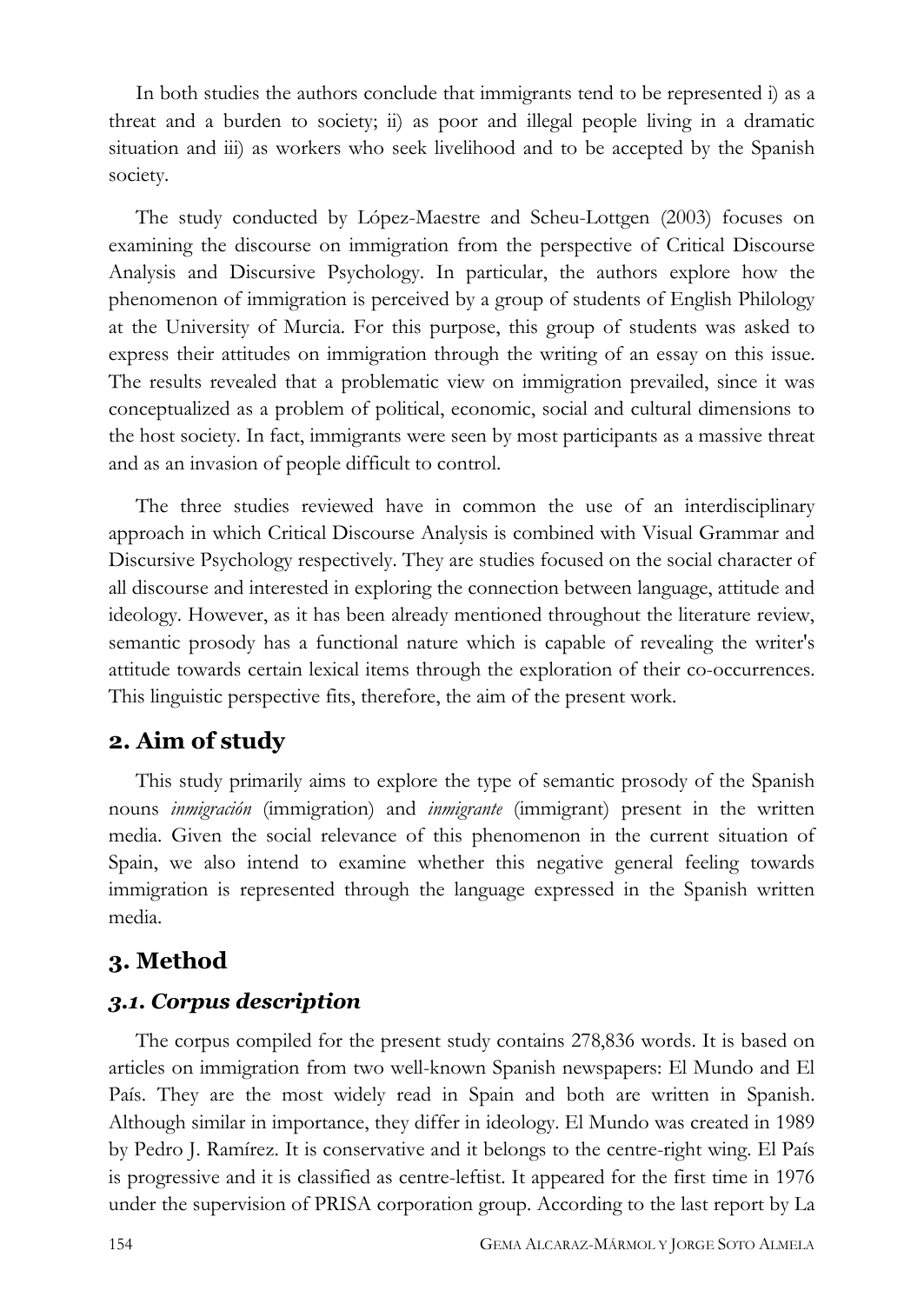Oficina de Justificación y Difusión (2012), these newpapers are the most widely distributed and read in Spain.

The number of words provided by the two newspapers for our corpus is similar with 139,627 from El País and 139,209 from El Mundo. The searching procedure was carried out in the digital library of each newspaper. The time span for the articles selection includes 10 years, from 2003 to 2013. We decided to explore this decade for two reasons: firstly, the phenomenon of immigration in Spain started to grow dramatically at the beginning of the 21st century; and secondly, our study pursues to offer a contemporary, present-day view of the linguistic items analysed.

#### *3.2. Procedure*

The corpus was run by the software Wordsmith, which allowed us to observe how words behaved. In order to eliminate all non-informing or potentially misleading words, we used a 'stoplist' which contained highly common words such as determiners or conjunctions. Therefore, this type of words was filtered out prior to text processing. Special mention has to be made to the preposition contra (against). The 'stoplist' that was applied in our analysis initially contained all prepositions, but we decided not to include contra due to the specific weight that it might have for this specific purpose, and given the social bent of our study. In fact, words such as contra may be considered semi lexical terms. Sometimes, the distinction between functional words and lexical words is too simple to categorize some linguistic items. This is the case of contra, which is placed within the functional category of prepositions; however, it displays a strong negative meaning which should not be ignored (Corver & van Riemsdijk, 2001).

Wordsmith offers the terms that co-occur with the selected nodes, in this case *inmigración* and *inmigrante*. Hoey (2005: 158) suggests that semantic prosody should be studied "within a fairly restricted window". Thus, in order to be as accurate as possible, we narrowed down and we limited our research to the three closest right and left words to the nodes *inmigración* and *inmigrante*. We limited our analysis to the words that occurred ten or over ten times. We considered that this figure is quite significant, taking into account that the window is the three closest words to the nodes.

Inflected forms, namely plural, verb tenses or –s third singular person were counted just as one single lexical unit. However, derivational forms, that is to say, those that contain semantic affixes such as prefixes or suffixes, were counted separately. We consider that inflection does not essentially change the meaning of a stem. However, derivation, which is the use of prefixes and suffixes, does imply a change of meaning.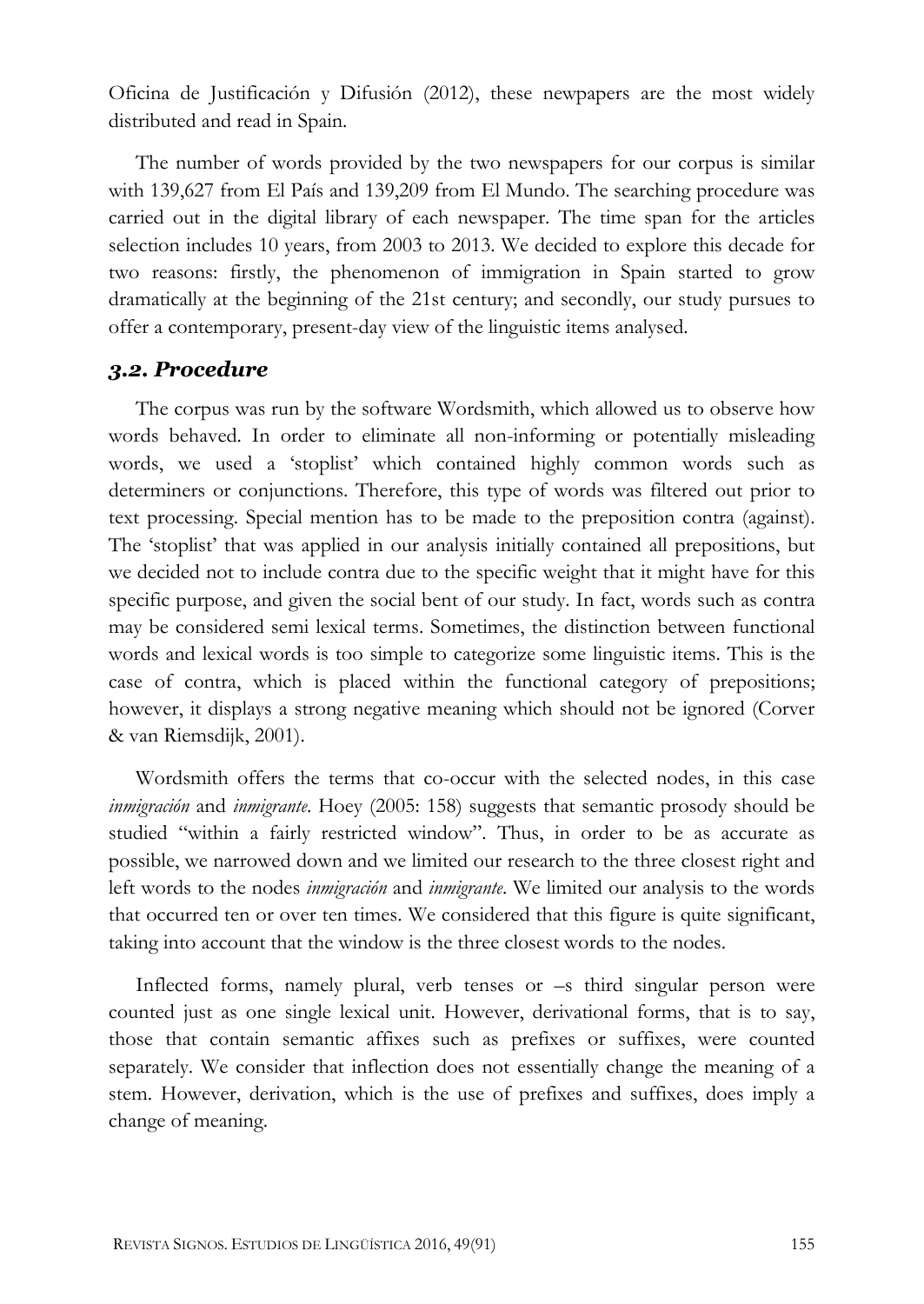#### **4. Results**

The words *inmigración* and *inmigrante* are the two items (content words) that occur more frequently in our corpus with 1,992 times and 1,936 times respectively, the number of occurrences of the two words being very similar. *Inmigración* occurs 1,014 times with a content word in a close position (L3-L1 and R1-R3 position), whereas the co-occurrence of *inmigrante* with a content word points to 912 times. A significant number of negative words occur with the terms *inmigración* and *inmigrante*.

In the case of *inmigración*, we found 62 words with a negative meaning, namely *batalla* (battle), *crisis* (crisis), *explotación* (exploitation), *guerra* (war), *hostilidad* (hostility), *problema* (problem) or *preocupación* (worry), among others. The total number of negative lexical items that co-occur with *inmigrante* is significantly higher with up to 106. What is more, some of the negative words such as *ilegal* (illegal) or *contra* (against) occur with both *inmigración* and *inmigrante*.

Table 1 shows the top negative lexical units that occur with *inmigración*. Words are ordered according to their number of occurrences. As can be observed, some of them occur over 100 times. This is the case of the three first top terms: *ilegal* (illegal), *contra* (against) and *lucha* (fight). The negative term at the top is *ilegal* with 386 occurrences. This is followed by *contra* co-occurring with *inmigración* 218 times. *Lucha* is also worth mentioning here with 119 co-occurrences.

It is also interesting to mention that some of the words occur in a specific position due to their own nature. This is the case of *combatir* (combat) or *frenar* (stop), which appear in L2, as they are transitive verbs, and forming *combatir la inmigración* and *frenar la inmigración*. Some other words such as *contra* (against), *control* (control), *frente* (opposite), *ilegal* (illegal), *medida* (measure) or *lucha* (fight) lean towards a specific position. For instance, *contra* occurs 211 out of 218 in L2 position with respect to the node *inmigración*, giving place to the chunk *contra la inmigración*. In fact, this chunk is completed with other top words such as *lucha* or *frente*, prompting *lucha contra la inmigración* and *frente a la inmigración*.

| Lexical unit | <b>Total occurrences</b> | L <sub>3</sub> | L2             | L1       | Node        | R1       | R <sub>2</sub> | R <sub>3</sub> |
|--------------|--------------------------|----------------|----------------|----------|-------------|----------|----------------|----------------|
| Ilegal       | 386                      | 1              | $\Omega$       | $\Omega$ | Inmigración | 382      | 0              | 3              |
| Contra       | 218                      | 3              | 211            | $\Omega$ | Inmigración | $\Omega$ | 3              |                |
| Lucha        | 119                      | 118            |                | $\Omega$ | Inmigración | $\Omega$ | $\Omega$       | $\Omega$       |
| Problema     | 73                       | 58             | $\overline{2}$ | $\Omega$ | Inmigración | $\theta$ | 0              | 13             |
| Control      | 48                       | 30             | 14             | $\Omega$ | Inmigración | $\Omega$ | $\theta$       | $\overline{4}$ |
| Frenar       | 25                       | $\Omega$       | 25             | $\Omega$ | Inmigración | $\theta$ | $\Omega$       | $\Omega$       |
| Delito       | 23                       | 4              | 15             | $\Omega$ | Inmigración | $\theta$ | 1              | 3              |
| Delincuencia | 19                       | 4              | 2              | $\Omega$ | Inmigración | $\Omega$ | 13             | $\Omega$       |
| Frente       | 18                       | 16             | $\Omega$       | $\Omega$ | Inmigración |          |                | $\Omega$       |
| Medida       | 18                       | 15             | 1              | $\Omega$ | Inmigración | $\Omega$ | 2              | $\Omega$       |
| Combatir     | 17                       | $\theta$       | 17             | $\Omega$ | Inmigración | $\theta$ | $\theta$       | $\Omega$       |
| Negativa     | 13                       | 4              | 3              | $\Omega$ | Inmigración | $\Omega$ | 6              | $\Omega$       |

**Table 1**. L3-R3 position of top negative words with *inmigración*.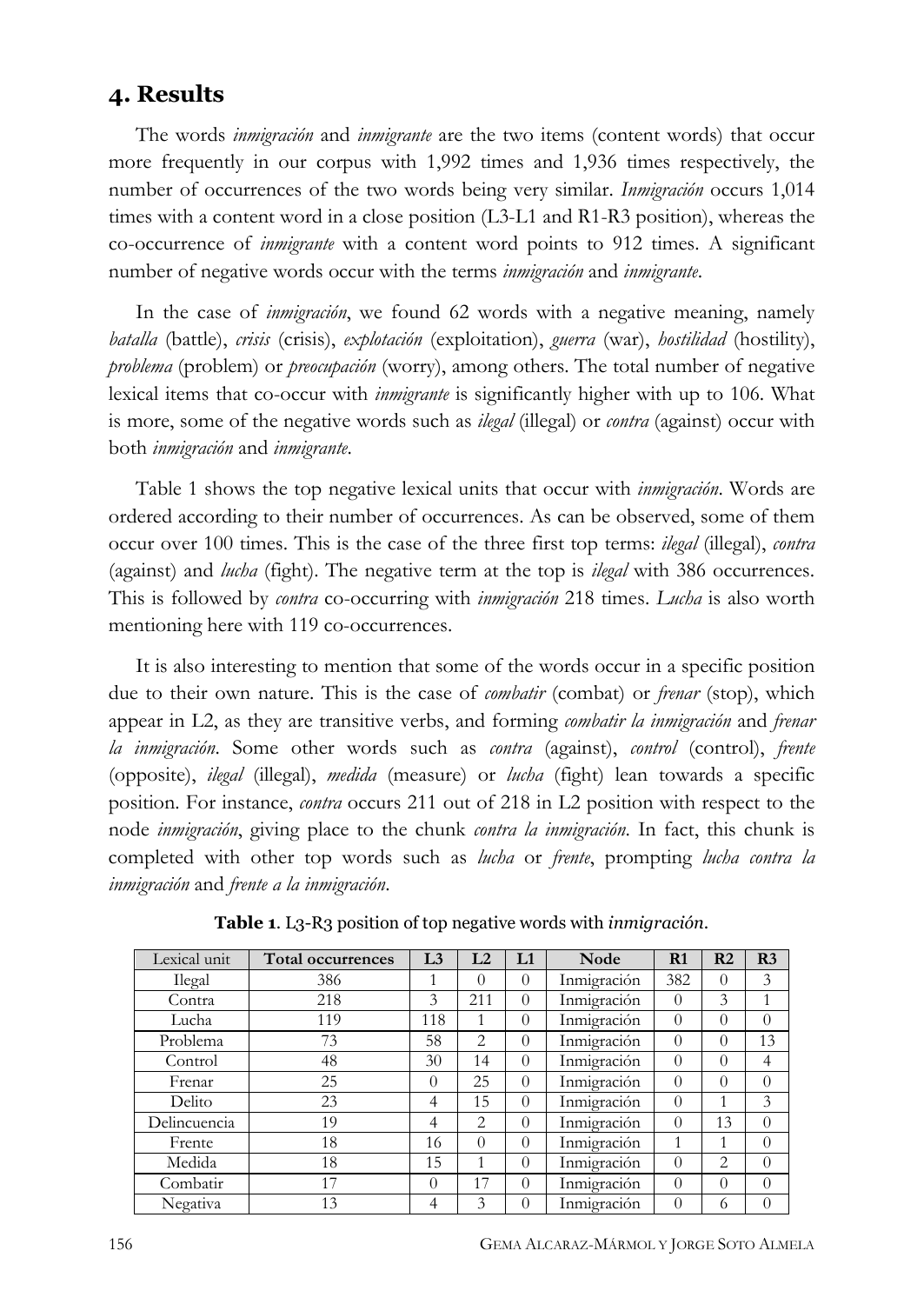As regards *inmigrante*, Table 2 shows the top lexical units which were found to occur with this node. As in Table 1, the first word, which is *ilegal*, is the one that occurs most with *inmigrante* with 105 times. Table 2 shows the top negative lexical units that occur with *inmigrante*. It is important to note the great difference between this first word and the second one *masivo* (massive), which co-occurs 41 times, and the third one *avalancha* (avalanche) with 26 times. As in the case of *inmigración*, some of the terms accompanying *inmigrante* appear in a specific position, suggesting linguistic chunks that are repeated along the corpus. For instance, the word *ilegal* occurs with *inmigrante* 90 times out of 105 in R1 position bringing about the chunk *inmigrante ilegal*, so that *inmigrante* frequently implies being outside the law. The word *avalancha* is another example. A similar case is found in *clandestino* (also illegal), occurring with *inmigrante* 16 times in R1 position, and consequently with minor representation of the chunk *inmigrante clandestino*.

Other negative terms form noun phrases with *inmigrante*. The word *avalancha* occurs 26 times with *inmigrante*, adopting the L2 position, except for one occasion. This fact indicates that *avalancha* is part of a recurrent linguistic chunk found in news about immigration, namely *avalancha de inmigrantes*. Similarly, we find the word *ola* (wave) which co-occurs with *inmigrante* 18 times in the corpus, forming the chunk *ola de inmigrantes*. Despite the fact that words such as *avalancha*, *ola*, *devolución* or *interceptar* do not bear so obvious negative meaning, they have been considered to be negative in this study (see Discussion section).

| Lexical unit | Total occurrences | L <sub>3</sub> | L2       | L1       | Node       | R1       | R <sub>2</sub> | R <sub>3</sub> |
|--------------|-------------------|----------------|----------|----------|------------|----------|----------------|----------------|
| Ilegal       | 105               |                | 8        | 2        | Inmigrante | 90       | 2              | 2              |
| Masivo       | 41                | 3              | 38       | $\theta$ | Inmigrante | $\Omega$ | 0              | $\Omega$       |
| Avalancha    | 26                | 0              | 25       | $\theta$ | Inmigrante | $\Omega$ | $\theta$       |                |
| Contra       | 22                |                | 11       | 6        | Inmigrante | 3        |                | $\theta$       |
| Expulsar     | 22                | 17             | 3        | 0        | Inmigrante |          |                | $\theta$       |
| Detener      | 20                | 2              | 8        | 0        | Inmigrante | 4        | $^{(1)}$       | 4              |
| Ola          | 18                |                | 16       | $\theta$ | Inmigrante | $\Omega$ |                | $\theta$       |
| Clandestino  | 17                |                | $\Omega$ | $\theta$ | Inmigrante | 16       | 0              | $\theta$       |
| Interceptar  | 16                | 6              | 3        | $\theta$ | Inmigrante | 3        | 2              | $\overline{2}$ |
| Muerte       | 13                | 4              | $\Omega$ | $\theta$ | Inmigrante | 6        |                | 2              |
| Asalto       | 11                | 2              | 4        |          | Inmigrante |          |                | 3              |

**Table 2**. L3-R3 position of top negative words with *inmigrante*.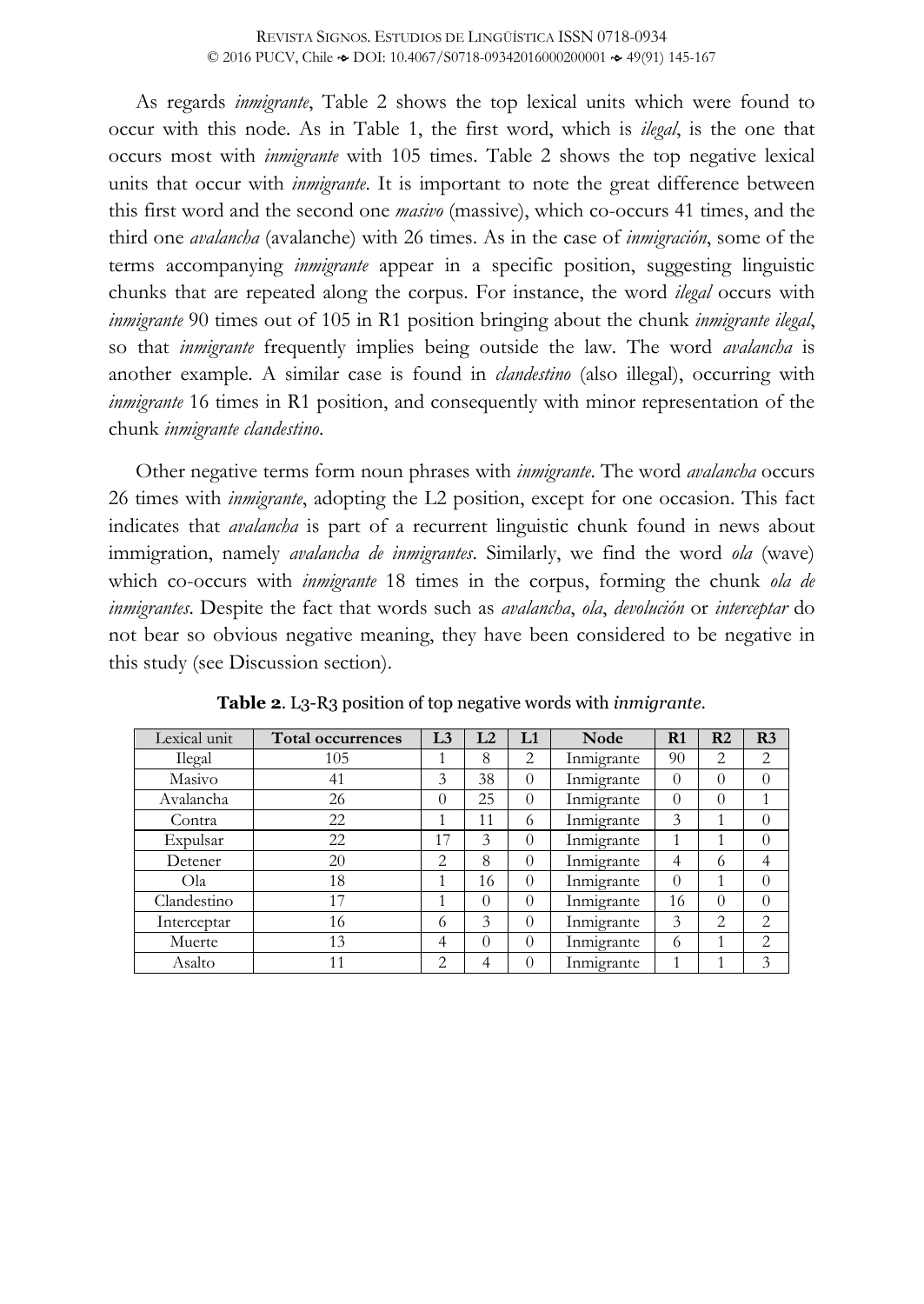

**Figure 1**. Percentage of top negative words occurring with *inmigración*.

As stated previously, the number of times *inmigración* occurs with a content word reaches 1,014 occurrences. Taking into consideration the number of occurrences of the negative top words accompanying *inmigración*, we can state that every 100 times *inmigración* co-occurs with a content word, it appears 38 times with *ilegal*, 21,5 with *contra* and over 7 with *lucha* (see Figure 1). What is more, regarding the sum of percentages of the negative top words, we could state that *inmigración* presents a negative prosody in over 65% of its occurrences. Likewise, *inmigrante* occurs 912 times with a lexical item in L3-L1 and R1-R3 position. In this case every 100 times this happens it co-occurs almost 12 times with *ilegal*, over 4 with *masivo* and 3 with *avalancha*, which implies that *inmigrante* presents a negative prosody in 20% of the occasions (see Figure 2).



**Figure 2**. Percentage of top negative words occurring with "inmigrante".

Our analysis has focused on the words that occur at least 10 times with *inmigración* and *inmigrante*, but there are many others that occur under 10 times, but which are also worth mentioning here due to their high negative burden. This is the case of *crimen* (crime), *inseguridad* (insecurity) or *rechazar* (reject), which co-occur with *inmigración* up to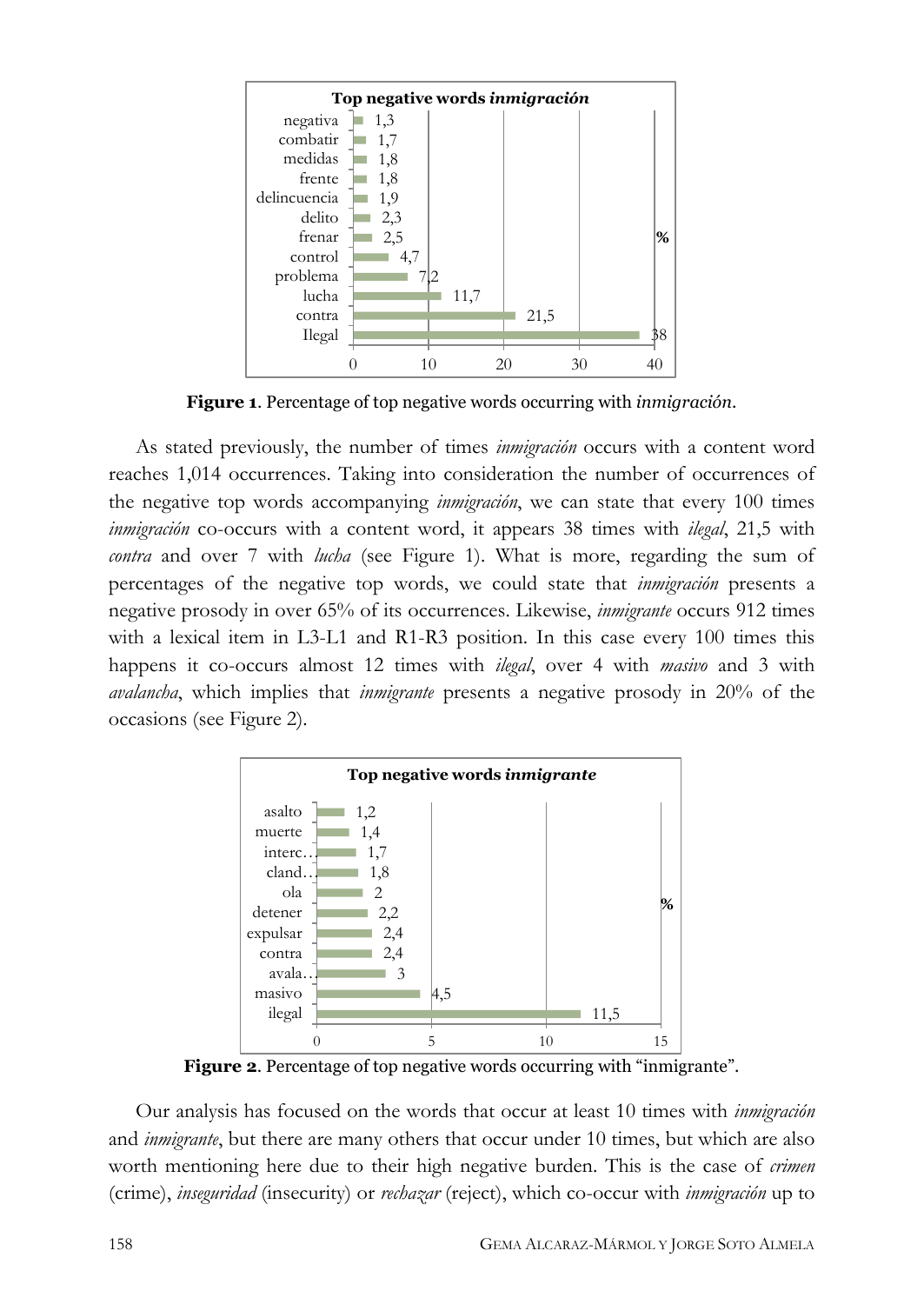nine times, or *drama* (drama) or *masiva* (massive) which co-occur 8 times. In the case of *inmigrante*, words such as *devolución* (return) or *rechazo* (rejection) occur 7 and 6 times respectively. This number of times hardly represents 1% of the close co-occurrences with *inmigración* and *inmigrante*, but they involve high negative burden.

## **5. Discussion**

In our study, the most frequent occurrence for both *inmigración* and *inmigrante* is *ilegal*, which was used 38% with *inmigración* and 11,5% with *inmigrante*. These significant percentages show that the newspapers under study pay considerable attention to the illegality of the phenomenon of immigration and are focused on the lack of legal authorisation to remain in the country in which immigrants reside. In this sense, our results can be comparable to those obtained by The Migration Observatory at the University of Oxford in its Report on Migration in the News (2013), in which one of the most noteworthy patterns was the prominence of the phrase 'illegal immigrants'. However, as this Report points out, although:

> "illegal far outnumbered any other modifier of immigrants […], it is worth noting that immigrants with legal status far outnumber those without it, according to the best estimates of the size of both types of migrant populations" (2013: 24).

Other corpus-based studies (Baker, Gabrielatos, Khosravinik, Krzyzanowski, McEnery & Wodak, 2008; Taylor, 2009) share the idea that the phenomenon of immigration is often represented in the press negatively. In their analysis of a 140 million-word corpus of British news articles about refugees, asylum seekers, immigrants and migrants (RASIM), Baker et al. (2008) establish eight categories of reference to classify their observations<sup>[1](#page-22-0)</sup> and state that "these categories are regularly used in ways which negatively reference RASIM" (2008: 286), being the newspapers' attitude towards RASIM negative rather than positive. Later on, Taylor (2009) carried out a corpus-assisted study to explore the representation of foreign migrants in the Italian press. Her work was a para-replication of the Lancaster group's research into RASIM. Taylor observed that the node items *immigrati*, *clandestini*, *extracomunitari* and *stranieri* were also frequently constructed negatively in the Italian newspapers.

The studies by Baker et al. (2008) and Taylor (2009), carried out in UK and Italy respectively, evidence that this type of negative vision is not exclusive to the Spanish press but it is also present in the press of other countries.

The co-occurrence *contra* (against) is also referred to both nodes, and its meaning reads "denota la oposición y contrariedad de una cosa con otra" (DRAE, 2001), and it is with this meaning that is presented in our corpus. *Contra* appears in sentences like "Cresson presenta un plan de guerra *contra* la inmigración clandestina". It is fair to clarify that being against something may have a positive result, for instance 'being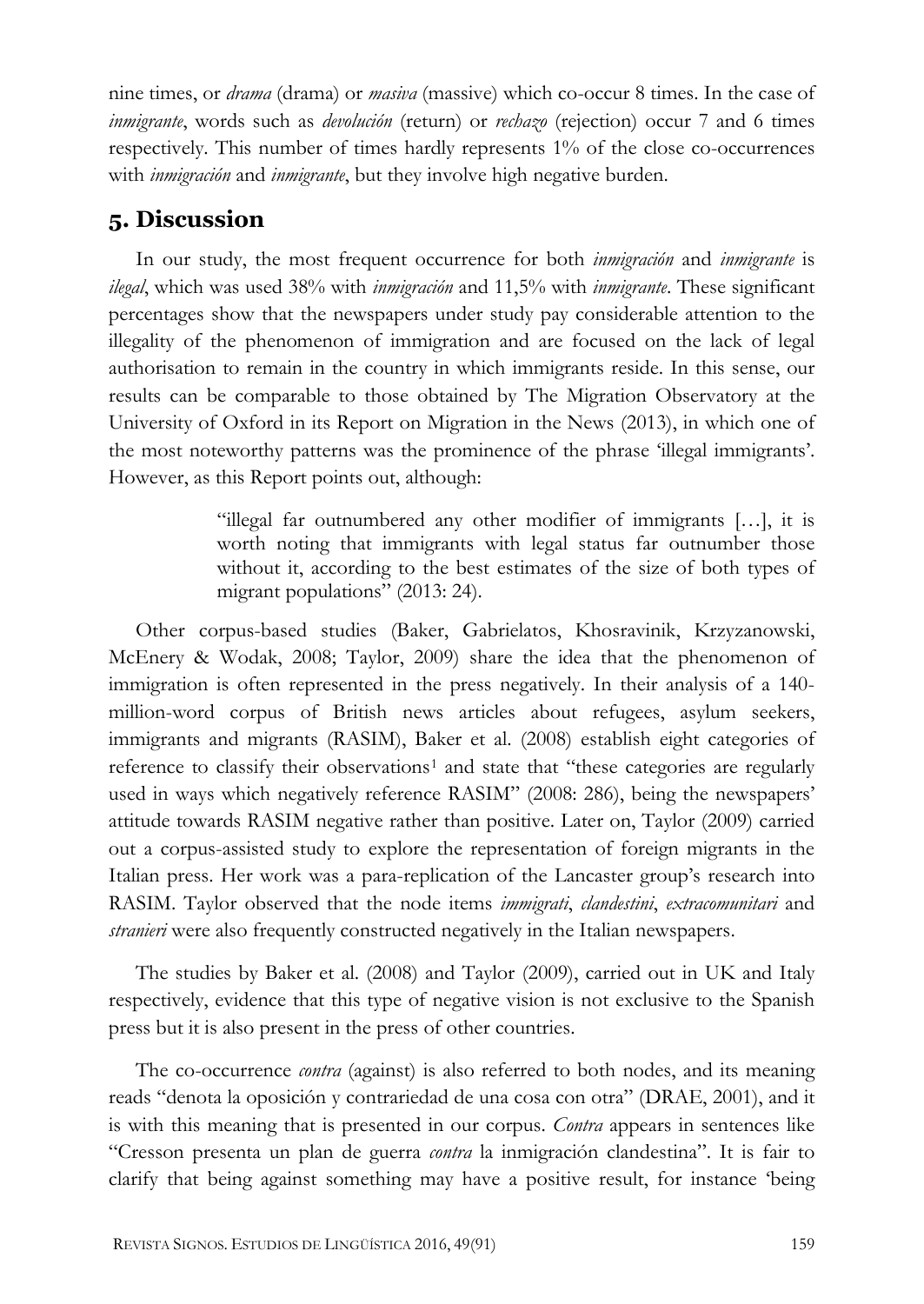against domestic violence' is good for society and it is considered a good attitude towards that issue. However, in the linguistic construction 'being against something' *[estar contra algo]*, the concept found after *contra* indicates that concept is negative. In the expression *estar contra la violencia de género, contra* indicates that *violencia de género* is being opposed, having *violencia de género* a negative meaning. Indeed, *violencia de género* has a denotatively negative meaning. By the same token, we find examples such as 'being against pollution' or 'against racism', pollution and racism being also considered denotatively negative. *Contra* acts in the same way with other concepts which are not so clearly negative. Yet, if we analyse a more neutral word such as government or technology in being against the government or being against technology, these words are understood as negative terms in these expressions, although technology or government are not denotatively negative. However, it cannot be ignored that this seems to be one of the unresolved dilemmas in studies on semantic prosody, i.e., the parameter or the criterion with which the prosody should be inferred: is the concept denoted by the co-occurrence unpleasant in the mind of the person who produces the utterance, or is it a generally unfavourable concept?

Other three co-occurrences that require attention are *lucha* (fight), *problema* (problem) and *delito* (crime). These three words are associated with negative situations and are found in sentences like "las autoridades marroquíes están colaborando muchísimo en la *lucha* contra la inmigración ilegal"; "las autoridades marroquíes abordarán el *problema* de la inmigración irregular"; or "el partido que más insistió en tipificar como *delito* la inmigración irregular".

Moreover, immigration is seen as a growing and uncontrollable phenomenon that must be fought and stopped. In fact, *control* (control), *frenar* (stop) and *combatir* (combat) are common words found in the co-text of the node *inmigración*. This idea is present in sentences such as "la tecnología del siglo XXI tiene que aportar soluciones para el *control* de las fronteras"; "la instalación de cuchillas no va a *frenar* la llegada de inmigrantes"; or "Sarkozy ha lanzado varias propuestas para *combatir* la delincuencia y la inmigración ilegal". Similarly, other words such as *interceptar* or *detener* have also been considered to convey a negative prosody to the nodes *inmigración* and *inmigrante*. Having a look at the CREA (Spanish Royal Academy Corpus), the twenty five first examples of both terms co-occur with words representing negative concepts. *Detener* appears with items such as *pandemia*, *oleada de protestas*, *el avance de la enfermedad*, *la limpieza étnica*, *la guerra*, *los ataques*, *los combates*. In the case of *interceptar,* we find a similar picture, with this item co-occurring with *la fuga*, *cinco toneladas de cocaína*, *unos delincuentes muy peligrosos*. The definition of *detene*r and *interceptar* may not be denotatively negative in isolation, but their behaviour in context points to negativity. If we talk about *detener la inmigración* or *interceptar inmigrantes*, we are transmitting the idea of immigration and immigrant as something negative preventing the phenomenon from developing.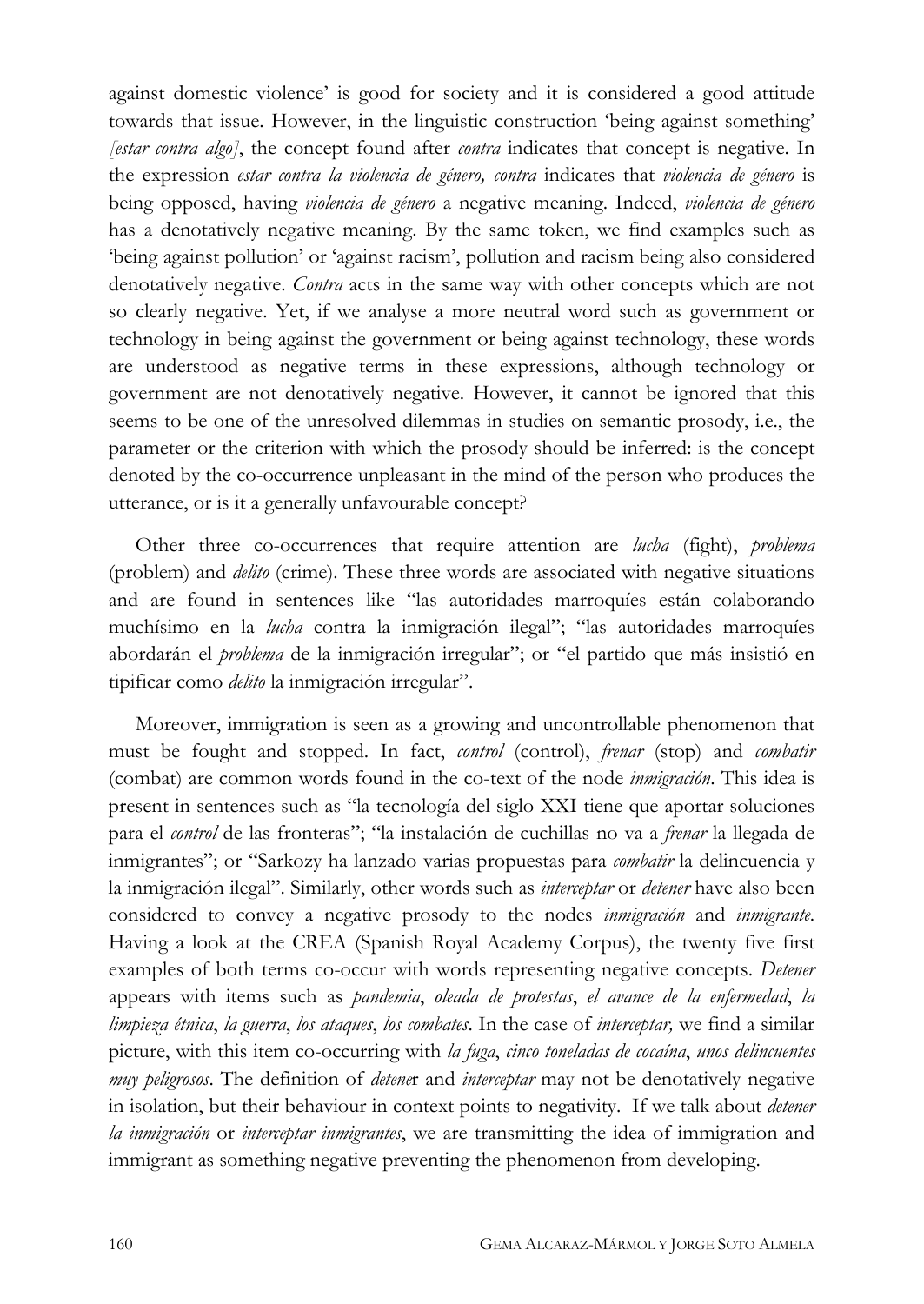The node *inmigrante(s)* tends to co-occur with words such as *masivo* (massive), *avalancha* (flood) and *ola* (wave). These three words, which describe an excessive amount of something, are found in sentences such as "la llegada *masiva* de pateras a la zona del Estrecho de Gibraltar no cesa"; "la *avalancha* de inmigrantes en Canarias sigue con la llegada de nuevas barcazas"; or "Alemania ha recibido su mayor *ola* de inmigrantes desde 1995". In this sense, Baker et al. (2008: 287) also observe that a common strategy was to quantify immigrants in terms of water metaphors (pour, flood, stream), which tend to represent them as "an out-of-control, agentless, unwanted natural disaster".

*Ola* has already been mentioned by The Report 'Migration in the News' offered by the Migration Observatory at the Oxford University (2013). This report offers a wide view of items such as 'immigrant' and 'immigration' as seen by the UK press. *Ola* (wave) and *avalancha* (flood) appear very frequently in the company of immigrant and immigration, data that are highlighted in the report, relating immigration and immigrant to mass entry. A literal definition of these two words refers to natural phenomena. The use of these words mirrors the idea of immigration as a violent occupation.

All these examples contribute to the idea that immigrants are a massive group of people who 'invade' a territory, are expelled, arrested or intercepted. In fact, the node *inmigrante* often co-occurs with verbs like *expulsar* (expel), *detener* (arrest) and *interceptar* (intercept). These three verbs are found in sentences such as "la ley quiere dotarse de armas para *expulsar* a los inmigrantes sin papeles"; "tras la avalancha, la policía ha logrado *detener* a cerca de 50 inmigrantes"; or "la policía hace redadas para *interceptar* a estos inmigrantes".

The linguistic results obtained here are in the line of different sociological studies on the phenomenon of immigration. Thus, the last sociological study about immigration published by the CIS (Spanish Centre of Sociological Research) in 2011 explored the Spanish people's attitudes towards this phenomenon. It reveals that over 8% of the population considers immigration the biggest problem of the country, even more serious than gender violence, drugs or corruption. These data are interesting given the fact that the big economic crisis in which we are immersed had already started in 2011. According to the CIS, over 60% think that immigrants receive a lot of help or enough help and protection on the part of the government. The negative semantic prosody shown by our results and therefore mirrored by linguistic behaviour is in line with the answer to one of the CIS questions: what is the first thing that comes to your mind when you hear the word immigration? Up to 43% of the respondents' answers implied negative concepts as they associated immigration and immigrants to negative words such as poverty, inequality, illegal, irregular, dramatically increasing number of immigrants, problems, crime and negative feelings in general. In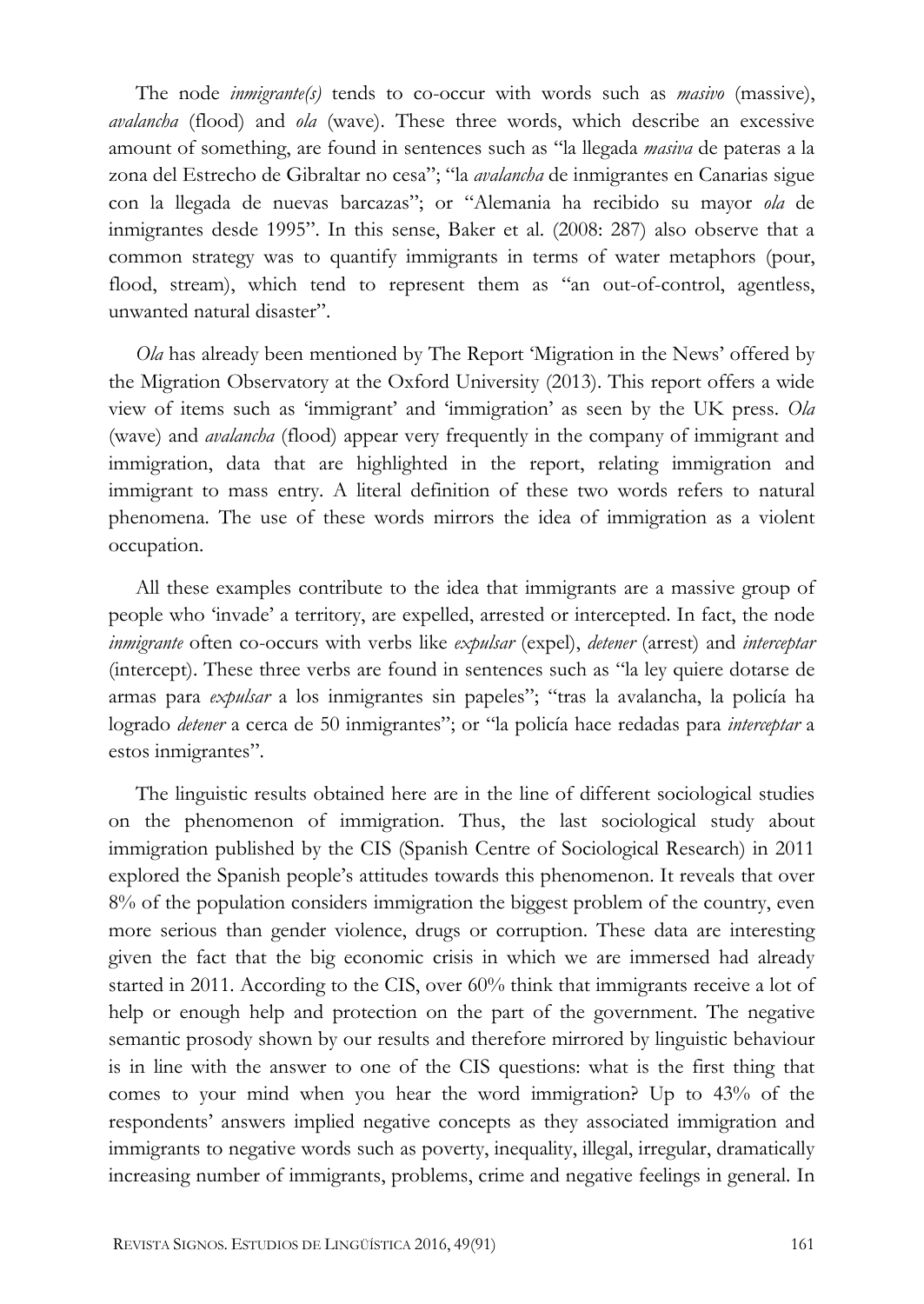fact, words such as *ilegal* (illegal), *problema* (problem) or *delito* (crime) are among the most representative of the semantic prosody of our two nodes.

# **CONCLUSION**

A certain feeling of social uneasiness and untruthfulness triggered by the phenomenon of immigration has been mirrored in the press language. This negativity has been corroborated by the negative semantic prosody extended to the words *inmigración* and *inmigrante* in the specific genre of the written media. A significant number of examples have been found where denotatively negative terms accompany these two words. Therefore, our study shows how language –unintentionally or not– reflects a social feeling about a polemic present-day phenomenon as immigration.

The present study has focused on the Spanish language but we wonder whether this negative semantic prosody about the words *inmigración* and *inmigrante* can be inferred for their equivalents in other languages and other genres. Another interesting issue involves analysing the degree of negative semantic prosody by establishing a comparison between the two newspapers, one being liberal and the other conservative. All these questions open a research line in the area of Semantics.

The main limitation of the current study is some of the co-occurrences that have been considered for our analysis. We acknowledge that words such as *masivo*, *avalancha* or *ola* can be positive in *ola de entusiasmo* or *avalancha de felicidad*. However, they have been interpreted as negative in the context of immigration. The main reason is that they have been previously included in studies about immigration as something that contributes to the negative attitude towards this phenomenon. In fact, our results seem to be in the line of previous studies, confirming that these words extend a negative meaning to the nodes in question. The proposed methodology focuses exclusively on neutral to unfavourable co-occurrences, which are the only ones accompanying the nodes *inmigración* and *inmigrante* in our corpus. In fact, none of the articles forming our corpus reports a pleasant or positive reality on immigration in Spain, but an unpleasant phenomenon associated to illegality, crime, and something out of control that must be stopped.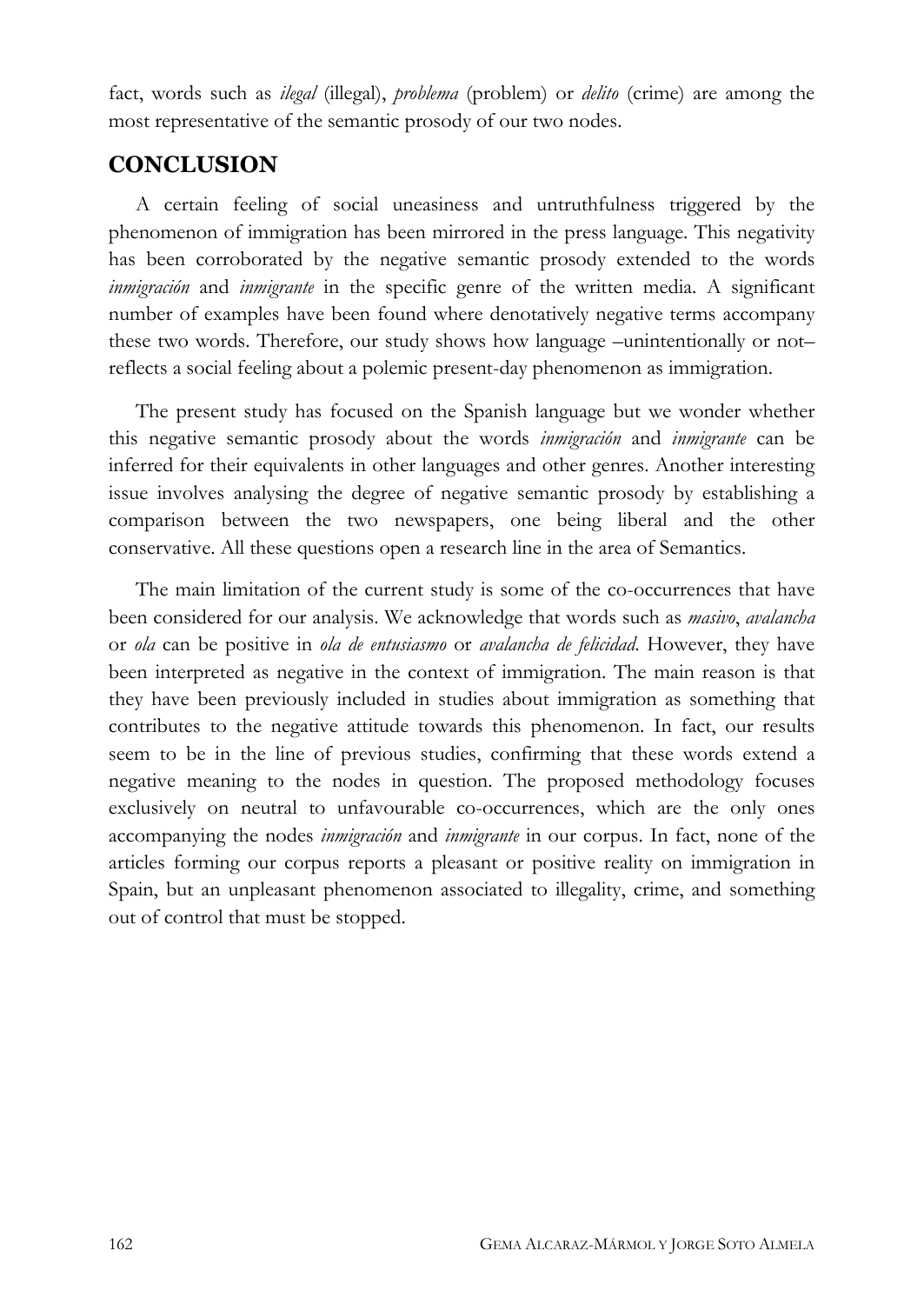#### **BIBLIOGRAPHICAL REFERENCES**

- Baker, P., Gabrielatos, C., Khosravinik M., Krzyzanowski M., McEnery, T. & Wodak, R. (2008). A useful methodological synergy? Combining critical discourse analysis and corpus linguistics to examine discourses of refugees and asylum seekers in the UK press. *Discourse* & *Society, 19*(3), 273-306.
- Bañón, A. M. (2002). *Discurso e inmigración. Propuestas para el análisis de un debate social*. Murcia: Universidad de Murcia.
- Bednarek, M. (2008). Semantic preference and semantic prosody re-examined. *Corpus Linguistics and Linguistic Theory, 4*(2), 119-139.
- Bublitz, W. (1996). Semantic Prosody and Cohesive Company: Somewhat Predictable. *Leuvense Bijdragen,* 85, 1-32.
- Channell, J. (1999). Corpus-based analysis of evaluative lexis. In S. Hunston & G. Thompson (Eds.), *Evaluation in Text: Authorial Stance and the Construction of Discourse* (pp. 38-55). Oxford: Oxford University Press.
- Checa, J. C. & Arjona, Á. (2011). Españoles ante la inmigración: El papel de los medios de comunicación. *Comunicar,* 37, 141-149.
- CIS (2011). Centro de Investigaciones Sociológicas. *Actitudes hacia la inmigración* [on line]. Retrieved from: [http://www.cis.es/cis/opencm/ES/1\\_encuestas/estudios/listaMuestras.jsp?e](http://www.cis.es/cis/opencm/ES/1_encuestas/estudios/listaMuestras.jsp?estudio=13264)  $studio = 13264$
- Corver, N. & van Riemsdijk, H. (2001). *Semi-lexical categories: The function of content words and the content of function words*. Berlin: Mouton de Gruyter.
- Crespo Fernández, E. & Martínez Lirola, M. (2012). Lexical and visual choices in the representation of immigration in the Spanish press. *Spanish in Context*, 9, 27- 57.
- Dam-Jensen, H. & Zethsen, K. K. (2008). Translator awareness of semantic prosodies. *Target*, *20*(2), 203-221.
- European Network Against Racism (2006-2007). *Informe anual 2006 y 2007 Sobre el racismo en el Estado español* [on line]. Retrieved from: [http://www.enar](http://www.enar-eu.org/Reports-153)[eu.org/Reports-153](http://www.enar-eu.org/Reports-153)
- Firth, J. R. (1957). A synopsis of linguistic theory, 1930-1955. In J. R. Firth et al. (Eds.), *Studies in Linguistic Analysis*. *Special volume of the Philological Society* (pp. 1- 32). Oxford: Blackwell.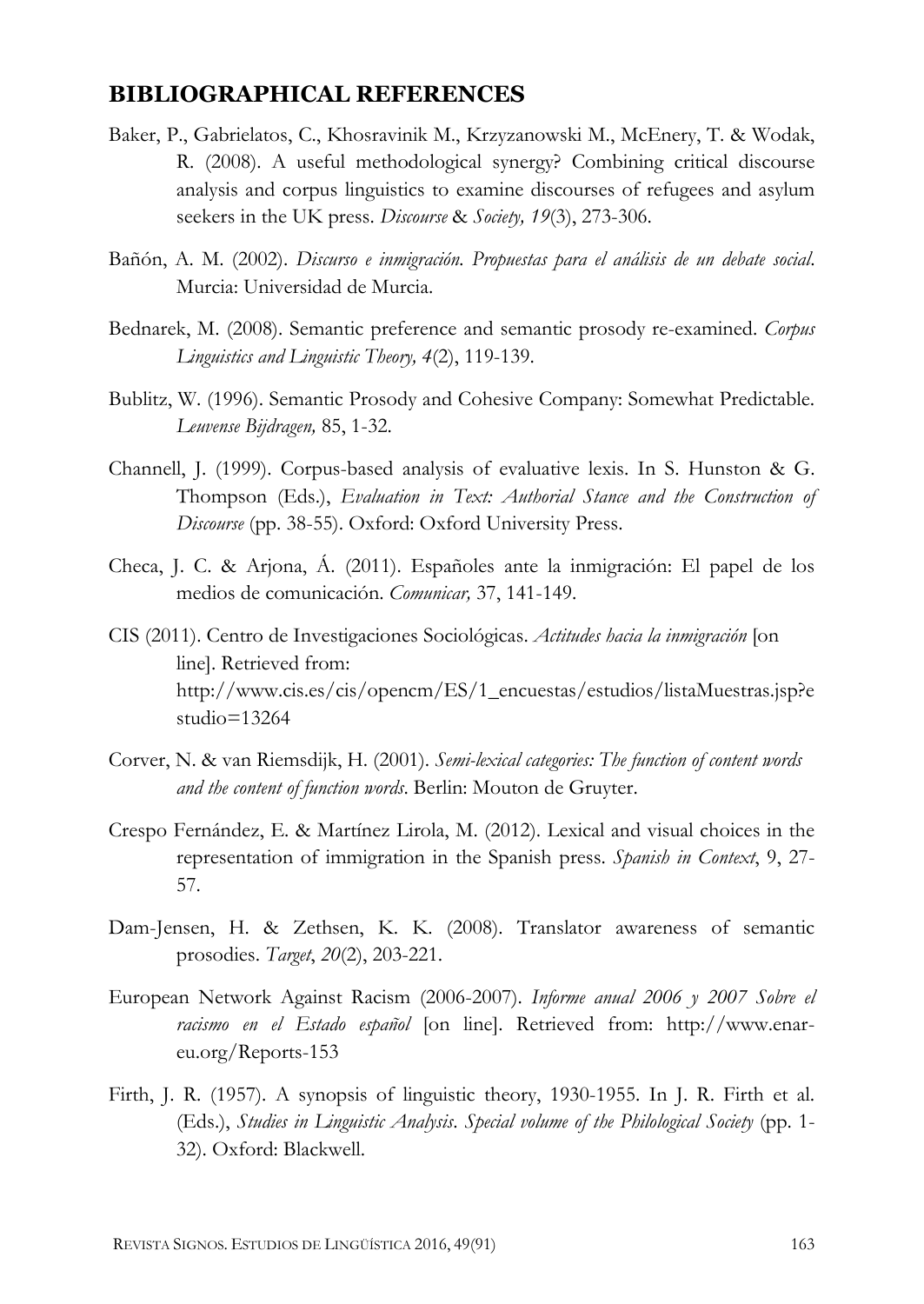- Fox, G. (1998). Using corpus data in the classroom. In B. Tomlinson (Ed.), *Materials Development in Language Teaching* (pp. 25-43). Cambridge: Cambridge University Press.
- Francis, G. & Sinclair, J. (1994). 'I bet he drinks Carling Black Label': A Riposte to Owen on Corpus Grammar. *Applied Linguistics, 15*(2), 190-200.
- Hoey, M. (2005). *Lexical Priming. A new theory of words and language.* London: Routledge.
- Hunston, S. (2002). *Corpora in Applied Linguistics.* Cambridge: Cambridge University Press.
- Hunston, S. (2007). Semantic prosody revisited. *International Journal of Corpus Linguistics, 12*(2), 249-268.
- López-Maestre, M.D. & Scheu Lottgen, D. (2003). Student's Discourse on Immigration Attitudes and Ideological Values: A Critical View. *International Journal of English Studies*, 3, 209-233.
- Louw, B. (1993). Irony in the Text or Insincerity in the Writer? The Diagnostic Potential of Semantic Prosodies. In M. Baker, G. Francis & E. Tognini-Bonelli (Eds.), *Text and Technology: In Honour of John Sinclair* (pp. 157-175). Amsterdam: John Benjamins.
- Louw, B. (2000). Contextual Prosodic Theory: Bringing Semantic Prosodies to Life. In C. Heffer, H. Sauntson & G. Fox (Eds.), *Words in Context: A Tribute to John Sinclair on his Retirement* (pp. 48-94)*.* Birmingham: ELR.
- Louw, B. & Chateau, C. (2010). *Semantic prosody for the 21st century: Are prosodies smoothed in academic contexts? A contextual prosodic theoretical perspective*. In Proceedings of 10th International Conference on Statistical Analysis of Corpus Study (pp. 755-764).
- Martínez Lirola, M. (2008). Las relaciones entre las características lingüísticas y visuales de las noticias sobre inmigración en la prensa gratuita y su relación con la audiencia. *Discurso* & *Sociedad*, 2, 799-815.
- McEnery, T. & Hardie, A. (2012). *Corpus Linguistics: Method, Theory and Practice.*  Cambridge: Cambridge University Press.
- McEnery, T. & Wilson, A. (2001). *Corpus Linguistics*. Edimburgh: Edimburgh University Press.
- McEnery, T., Xiao, R. & Tono, Y. (2006). *Corpus-based Language Studies.* London and New York: Routledge.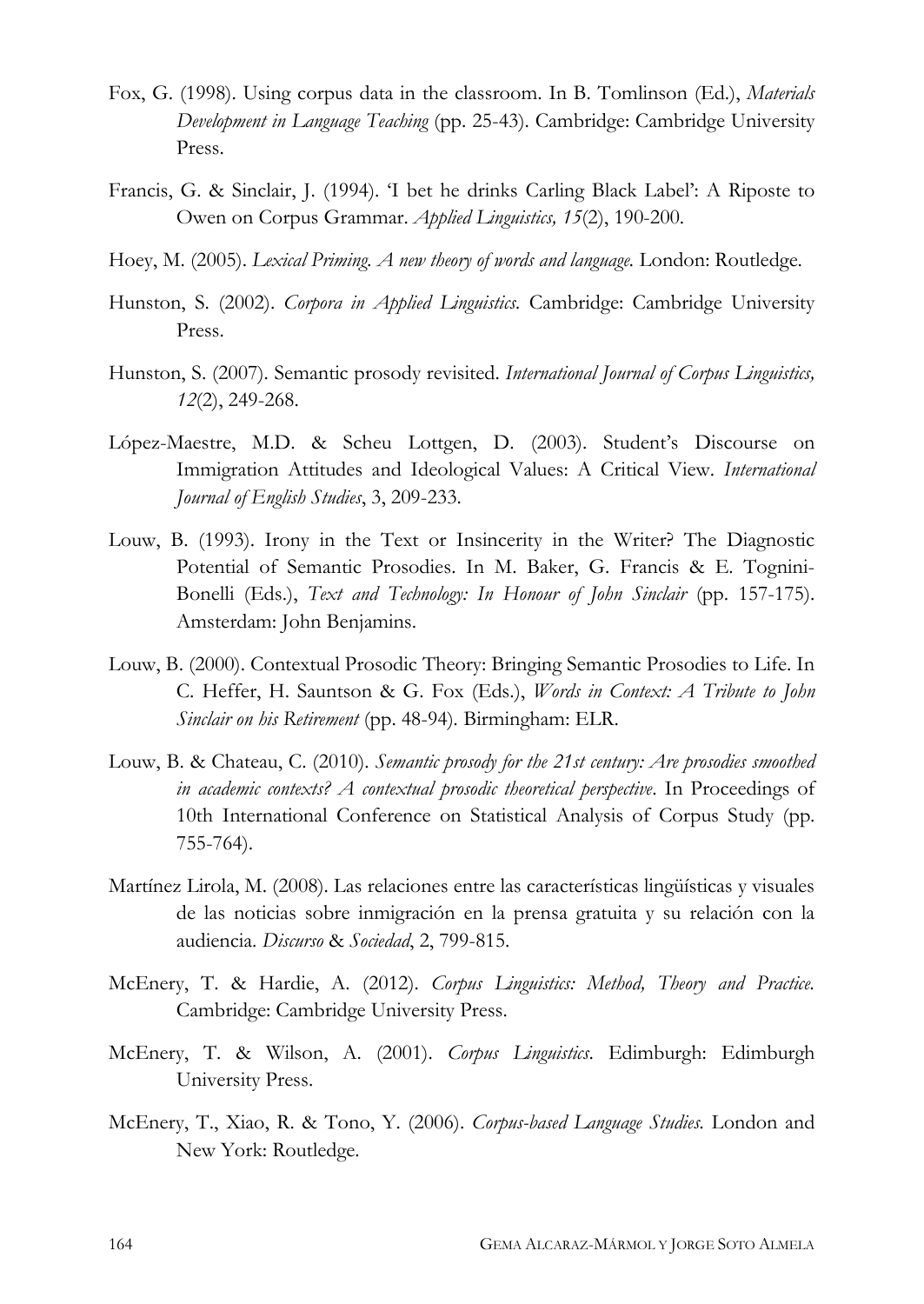- Morley, J. (2007). Ask not for whom Big Ben bongs: It tolls for ITV. In L. Jottini, G. del Lungo & J. Douthwaite (Eds.), *Cityscapes: Islands of the Self* (pp. 23-42). Cagliari: Cooperativa Universitaria Editrice Cagliaritana.
- Morley, J. & Partington, A. (2009). A few Frequently Asked Questions about semantic –or evaluative– prosody. *International Journal of Corpus Linguistics*, *14*(2), 139- 158.
- O'Halloran, K. (2007). Critical discourse analysis and the corpus-informed interpretation of metaphor at the register level. *Applied Linguistics*, 28, 1-24.
- OJyD (2012). *Oficina de Justificación y Difusión* [on line]. Retrieved from: <http://www.ojd.es/>
- Partington, A. (1998). *Patterns and Meanings: Using Corpora for English Language Research and Teaching*. Amsterdam: John Benjamins.
- Partington, A. (2004). Utterly Content in Each Other's Company: Semantic Prosody and Semantic Preference. *International Journal of Corpus Linguistics,* 9, 131-156.
- Philip, G. (2009). *Why prosodies aren't always present. Insights into the idiom principle*. Proceedings of the Corpus Linguistics Conference, University of Liverpool, Liverpool.
- Real Academia Española (2001). *Diccionario de la lengua española* (22.a ed.). Madrid: España.
- Richards, J. C. & Schmidt, R.W. (2002). *Longman Dictionary of Language Teaching and Applied Linguistics* (3rd edn.). Harlow, Essex and London: Pearson Education/Longman.
- Sardinha, T. (2000). Semantic prosodies in English and Portuguese: A contrastive study*. Cuadernos de Filología Inglesa,* 9, 93-109.
- Schmitt, N. & Carter, R. (2004). Formulaic Sequences in Action: An Introduction. In N. Schmitt (Ed.), *Formulaic Sequences: Acquisition, Processing and Use* (pp.1-22)*.* Amsterdam: John Benjamins.
- Sinclair, J. (1987). *Looking up.* London: Collins COBUILD.
- Sinclair, J. (1991). *Corpus, concordance, and collocation.* Oxford: Oxford University Press.
- Sinclair, J. (1996). The Search for Units of Meaning. *Textus*, 9, 75-106.
- Sinclair, J. (2003). *Reading Concordances*. Harlow: Pearson Education.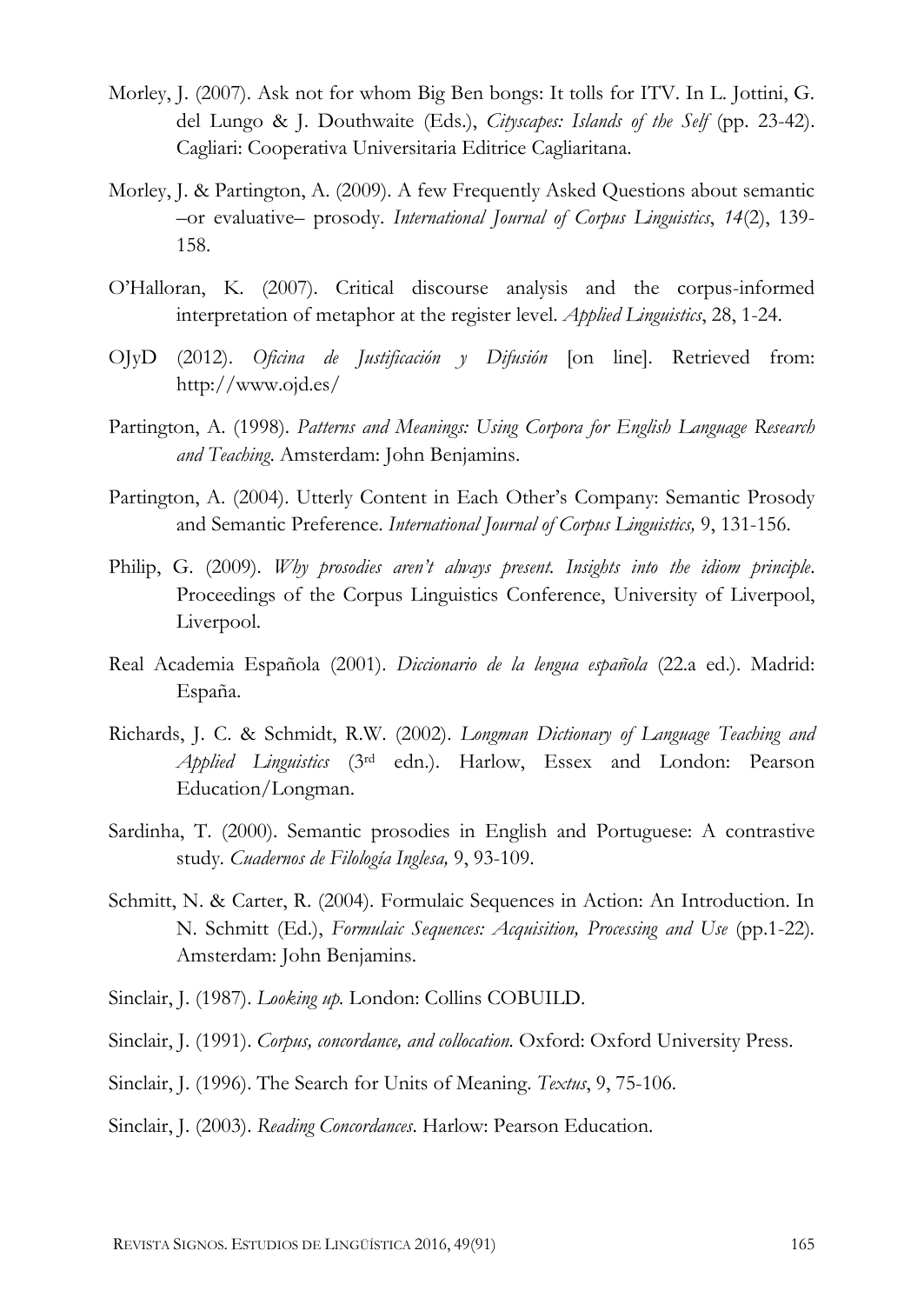- Sinclair, J. (2004a). *Trust the Text: Language, Corpus and Discourse*. London/New York: Routledge.
- Sinclair, J. (2004b). Meaning in the Framework of Corpus Linguistics. *Lexicographica,*  20, 20-32.
- Sorli, M. (2013). Forms of encoding pragmatic meaning: Semantic prosody. A lexicographic perspective. *Lingue e Linguaggi*, 10, 95-111.
- Stewart, D. (2010). *Semantic Prosody. A Critical Evaluation*. London: Routledge.
- Stubbs, M. (1995). Collocations and Semantic Profiles. *Functions of Language,* 2, 23-55.
- Stubbs, M. (1996). *Text and Corpus Linguistics.* Oxford: Blackwell.
- Stubbs, M. (2001a). *Words and Phrases: Corpus Studies of Lexical Semantics.* Oxford: Blackwell Publishing.
- Stubbs, M. (2001b). On inference theories and code theories: corpus evidence for semantic schemas. *Text,* 21, 436-465.
- Taylor, C. (2009). The representation of immigrants in the Italian press. *CIRCaP Occasional Papers,* 21, 1-40.
- The Migration Observatory at the University of Oxford (2013). *Report on Migration on the News: Portrayals of Immigrants, Migrants, Asylum Seekers and Refugees in National British Newspapers, 2010-2012* [on-line]. Retrieved from: [http://www.migrationobservatory.ox.ac.uk/sites/files/migobs/Report%20-](http://www.migrationobservatory.ox.ac.uk/sites/files/migobs/Report%20-%20migration%20in%20the%20news.pdf) [%20migration%20in%20the%20news.pdf](http://www.migrationobservatory.ox.ac.uk/sites/files/migobs/Report%20-%20migration%20in%20the%20news.pdf)
- Tognini-Bonelli, E. (2001). *Corpus Linguistics at Work. Studies in Corpus Linguistics*. Amsterdam: John Benjamins.
- Tribble, C. (2000). Genres, Keywords, Teaching: Towards a Pedagogic Account of the Language of Project Proposals. In L. Burnard & T. McEnery (Eds.), *Rethinking Language Pedagogy from Corpus Perspective* (pp. 74-90)*.* New York: Peter Lang.
- Whichmann, A., Simon-Vandenberger, A. M. & Aijmer, K. (2010). How prosody reflect semantic change: a synchronic case study of 'of course'. In K. Davidse (Ed.), *Subjectification, Intersubjectification and grammaticalization* (pp. 103-154). Berlin: De Gruyter Mouton.
- Whitsitt, S. (2005). A critique of the concept of semantic prosody. *International Journal of Corpus Linguistics*, 10, 283-305.
- Widdowson, H. (2000). On the limitations of linguistics applied. *Applied Linguistics,* 21, 3-25.